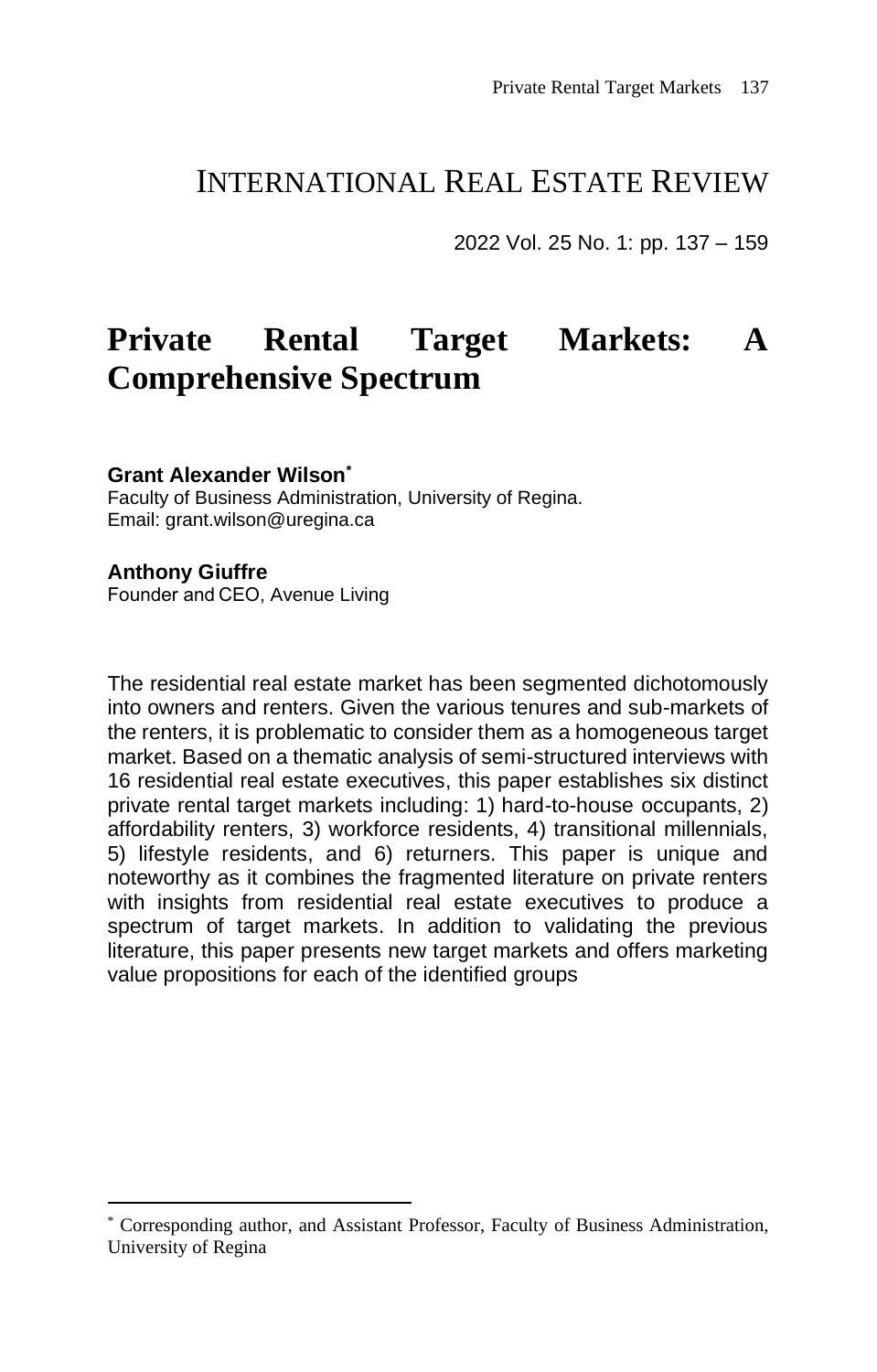### **1. Introduction**

For most, the North American dream involves homeownership (Peters, 2019). Although the dream of homeownership has been described as alive and well (Peters, 2019), a significant portion of the North American population does not own their residence. For example, roughly 35% of Americans and 31% of Canadians are renters (U.S. Department of Commerce, 2021; Statistics Canada, 2019a). Traditionally, renting has been viewed as a life stage *en route* to homeownership (Powall and Withers, 2004) and even problematized (Gurney, 1999; Rowlands and Gurney, 2000). Over the last several decades, many households have been extending their average tenure in the rental market, with homeownership declining among younger individuals and low-income families (Yates, 1996; Yates and Berry, 2011). Today, the social acceptability of renting has increased to a cultural norm (McKee, Soaita, and Hoolachan, 2020). Renting is preferred by many for mobility, financial, and cultural reasons. However, the market has been largely segmented dichotomously into renters and owners. Given the various tenures and sub-markets (Badcock and Beer, 2000), it is problematic to consider renters as a homogeneous target market. Accordingly, research on the rental spectrum is limited to the various taxonomies of affordable rental housing target groups (Susilawati and Armitage, 2010) and the differences between short- and long-term renters (Pawson, Hulse, and Morris, 2017; Stone et al., 2013; Wulff, 1997; Wulff and Maher, 1998). While some research on millennial renters (Belsky and Belsky, 2013; Xu et al., 2015) and low- or middle-income working families (Kemp, 2011; Morris, 2013; Turner et al., 2007) exists, there is little attempt to integrate these research streams. As a result, there is an incomplete understanding of the rental target market spectrum. This study, based on interviews with 16 residential real estate executives, establishes a comprehensive private rental spectrum that includes six key target markets. The findings add to the fragmented body of literature by clearly defining six private rental groups, identifying new target markets, and offering distinct marketing value propositions.

### **2. Literature Review**

Business strategies to create superior value for residential real estate companies and their residents should be the concern for all market participants. According to Slater, Hult, and Olson (2007), the two most essential value-creating activities include the adoption of a market orientation and the establishment of a viable target market. A market orientation is an organizational culture that encourages "continuous cross-functional learning about customers' expressed and latent needs and about competitors' capabilities and strategies" (Slater and Narver, 2000, pp. 69). An essential element of a market orientation is the understanding of a firm of its target market(s). Success is predicated on the ability of an organization to create offerings based on the changes desired by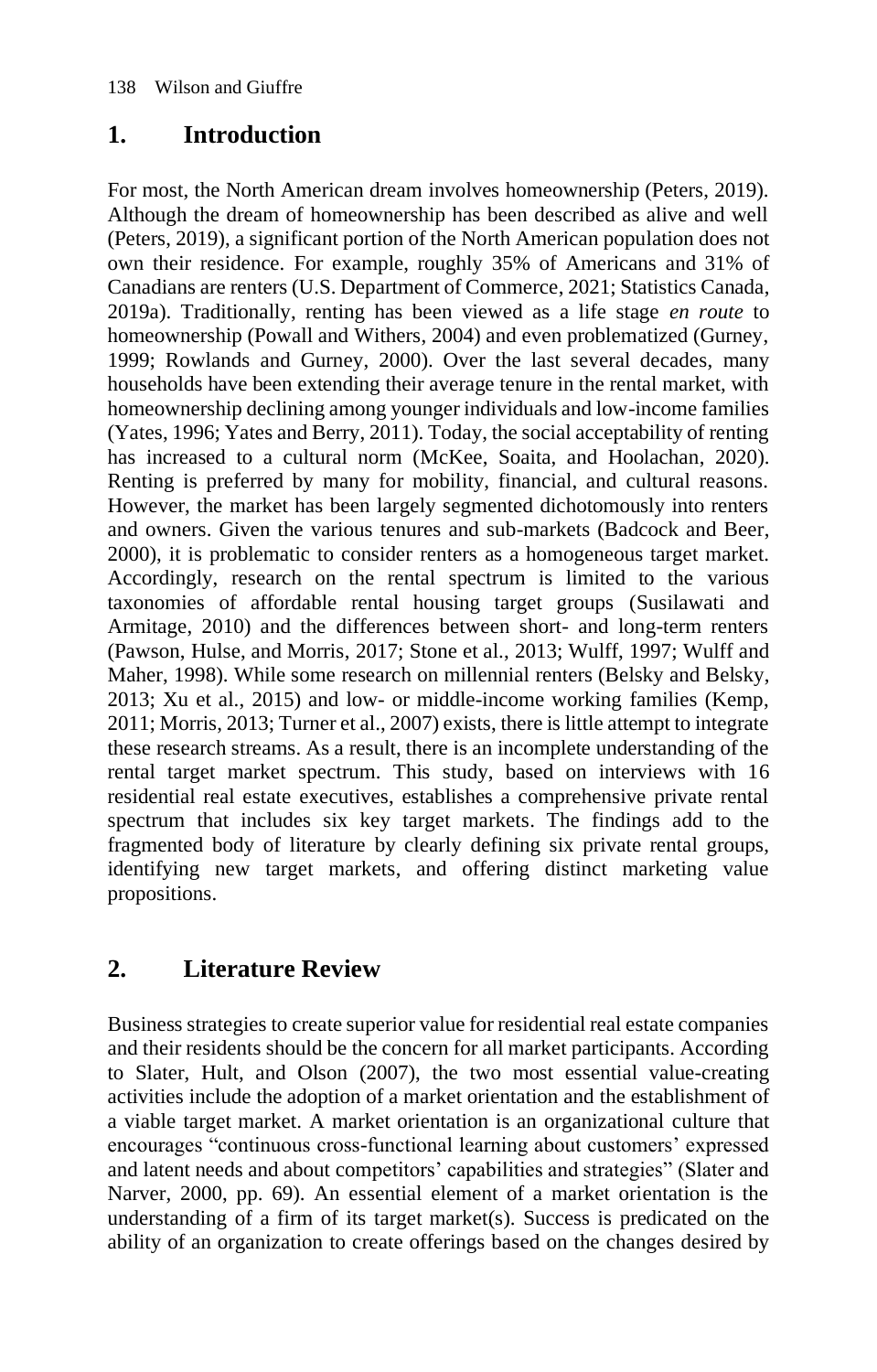its target market(s) (Dickson, Farris, and Verbeke, 2001). As such, empirical evidence has accumulated, linking the market orientation of a firm and effective target marketing to its performance (Cano, Carrillat, and Jaramillo, 2004; Ellis, 2006; Kirca, Jayachandran, and Bearden, 2005; Narver and Slater, 1990; Shoham, Rose, and Kropp, 2005; Wilson et al., 2014). Given the importance of a market orientation and identifying viable target markets, conceptualizing a comprehensive spectrum of renters fills an important gap in the real estate marketing literature. Although it is acknowledged by real estate scholars that there are important differences among renters, research has mainly focused on macro perspectives such as differences between short- and long-term renters (Pawson, Hulse, and Morris, 2017; Stone et al., 2013; Wulff, 1997; Wulff and Maher, 1998).

### **2.1. Short- and Long-Term Renters**

The broadest distinction among renters is related to their market tenure (McKee, Soaita, and Hoolachan, 2020; Wulff, 1997; Wulff and Maher, 1998). The pervasive line of thought is that the rental market is a "convenient shortterm, transitional housing need, fulfilling a positive role within the housing system" (Yates, 1996, p. 38). This perception is further supported by the architecture of the industry, such as short-term contracts and front-end rental incentives (McKee, Soaita, and Hoolachan, 2020). Contrary to this view, longterm tenants make up as much as 40% of the rental market (Wulff, 1997; Wulff and Maher, 1998). According to Maher and Burke (1991), short- and long-term renters are those who rent for six years or less and more than six years, respectively. Wulff and Maher (1998) propose three housing tenure paths that include both short- and long-term rental scenarios (Figure 1).

In the homeownership path, individuals exit the parental home, enter the rental market for less than six years, and then purchase their first home. According to Wulff and Maher (1998), these individuals are characterized as being younger, more mobile, and saving to purchase a home. In the continual path, individuals do not engage in homeownership for a variety of reasons, and remain in the rental market. The returner path is similar to the homeownership path, but after years of ownership, individuals return to the rental market due to family breakdown, economic setbacks, employment relocation, or personal choice (Dieleman, Clark, and Deurloo, 1995). Most "returners earn private incomes, and tend to be older than continuals (generally over 45 years)" (Wulff, 1997, pp. 203).

As insightful as the distinction between short-term renters and the two types of long-term renters may be, important sub-markets within the homeownership and continual segments exist. Although relatively limited, recent homeownership research has explored the decisions of millennials. Research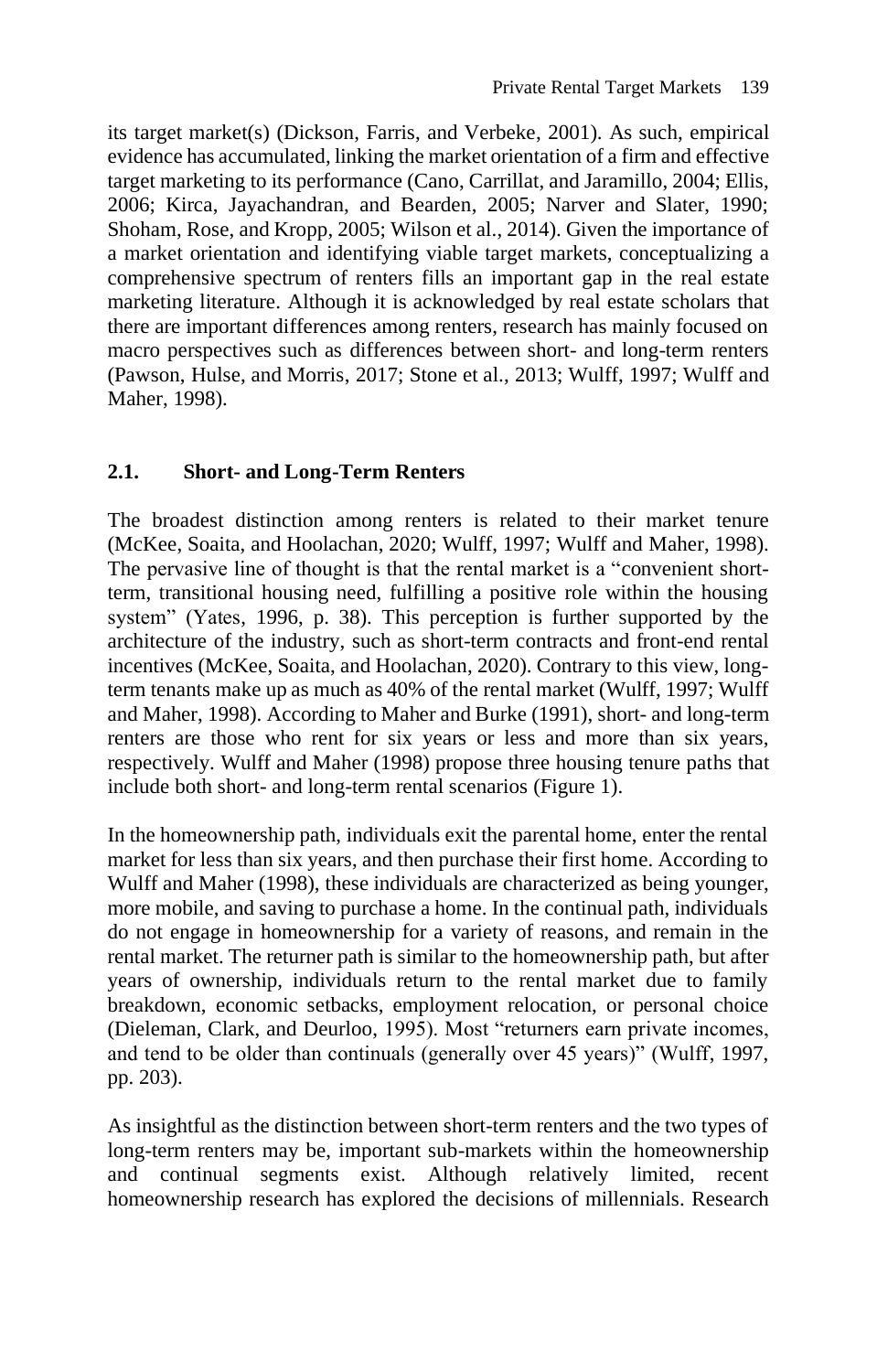on continuals has mainly focused on affordability with some recent work exploring the concept of freedom from ownership.





#### **2.2. Millennials and Homeownership**

According to Belsky and Belsky (2013), 95% of millennials are expected to buy a home at some point in their life. However, their tenure in the rental market is expected to exceed a short-term tenancy, dubbed as "the deferred American dream" (Xu et al., 2015). One of the many drivers of deferred homeownership among millennials is marriage after 30. It has been shown that marital formation positively influences the homebuying decision (Flowerdew and Al-Hamad, 2004; Grinstein-Weiss et al., 2011; Mulder, 2006). Accordingly, unmarried individuals under the age of 30 have been referred to as "generation rent" (Houle and Berger, 2015; McKee, 2012). Most other drivers of deferred homeownership among millennials are financially related. For example, it has been shown that millennials are significantly more likely to purchase homes closer to city centers than previous generations (Raymond, Dill, and Lee, 2018), deferring homeownership purchases due to location price premiums. Similar research suggests that renting in desirable areas is preferred to homeownership elsewhere (Pawson, Hulse, and Morris, 2017). Furthermore, student debt has negatively impacted homeownership among millennials (Brown et al., 2015; Cho, Xu, and Kiss, 2015; Houle and Berger, 2015; Mountain et al., 2020; Shand, 2007). As the most educated generation, "millennials are either avoiding homeownership because they do not wish to take on additional debt, or they are unable to get approval for a mortgage due to their high debt loads and poor credit scores" (Xu et al., 2015, pp. 206). Others have argued that the lengthened rental tenure of millennials is due to the high unemployment rate among the population (Stilwell, 2015). Although these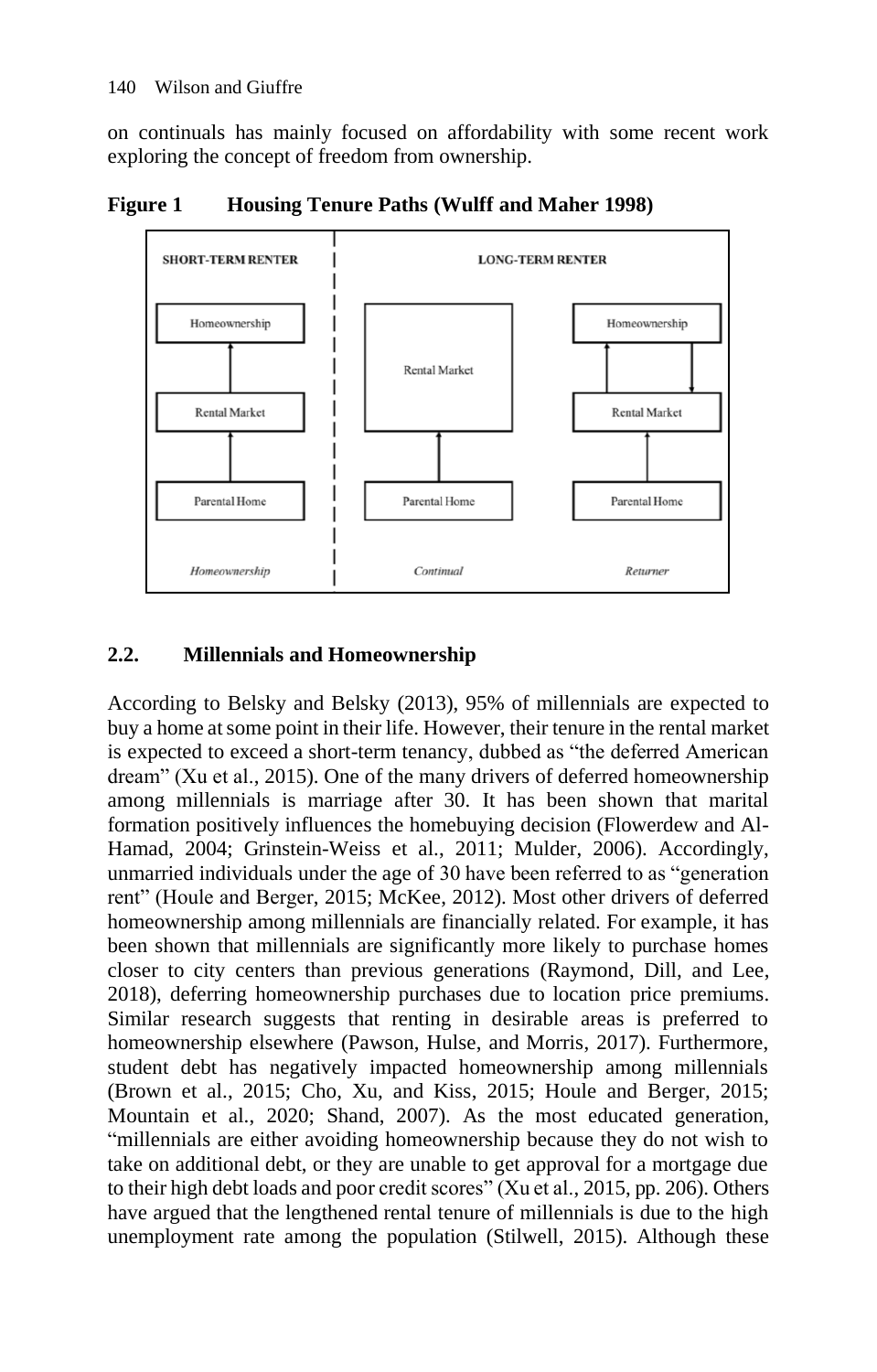financial obstacles defer homeownership, unlike other groups, it generally only adds to rental tenure. In contrast, many individuals in the long-term rental market face affordability issues that prevent homeownership.

### **2.3. The Affordability Continuum**

It is widely accepted that housing is affordable if it costs less than 30% of the household gross income (Canadian Mortgage and Housing Corporation, 2018; Linneman and Megbolugbe, 1992; Miles, Berens, and Weiss, 2000; Susilawati and Armitage, 2010). Affordability issues have been negatively correlated with age, education, and capital but positively correlated with illness and debt (Eichholtz and Lindenthal, 2014; Statistics Canada, 2015). This suggests that as individuals age, obtain more education, and accumulate capital, housing affordability becomes less of an issue. In contrast, illness and debt perpetuate housing affordability concerns. Susilawati and Armitage (2010) develop a taxonomy of affordable rental housing solutions and target markets including crisis accommodation, and boarding, public, affordable rental, long-term community, and private rental housings. Crisis accommodation is short-term and transitional housing for the young, singles, families, or victims of domestic violence. Boarding housing ranges from short- to long-term accommodations for single low-income individuals. Public housing is a long-term accommodation designed for all ages and family types with low-income. Affordable rental housing is a long-term accommodation for key workers and low- to medium-income households. Finally, a portion of the private rental market offers medium- to long-term accommodations for middle-income individuals and families. Haughey (2002) further describes this market as workforce housing.

The workforce housing target market has been well-defined. It is understood as housing for individuals and families who make 60% to 120% of the median income (Haughey, 2002). The occupation of individuals in workforce housing tends to be essential workers (Haughey, 2002; Turner et al., 2007). Occupants of workforce housing are gainfully employed but fail to meet the financial requirements to own housing near their place of employment. As housing prices continue to rise, it is expected that demand for workforce housing will increase and affordability issues will grow (Baqutaya, Ariffin, and Raji, 2016; Baqutayan, 2016). As Baqutaya, Ariffin, and Raji (2016, pp. 435) state, middleincome earners are "trapped in the affordable housing issues". In contrast, a growing target market views homeownership itself as constraining.

### **2.4. Freedom from Ownership**

According to Morris, Pawson, and Hulse (2020), those that seek the freedom of homeownership prefer renting even if they have sufficient means to acquire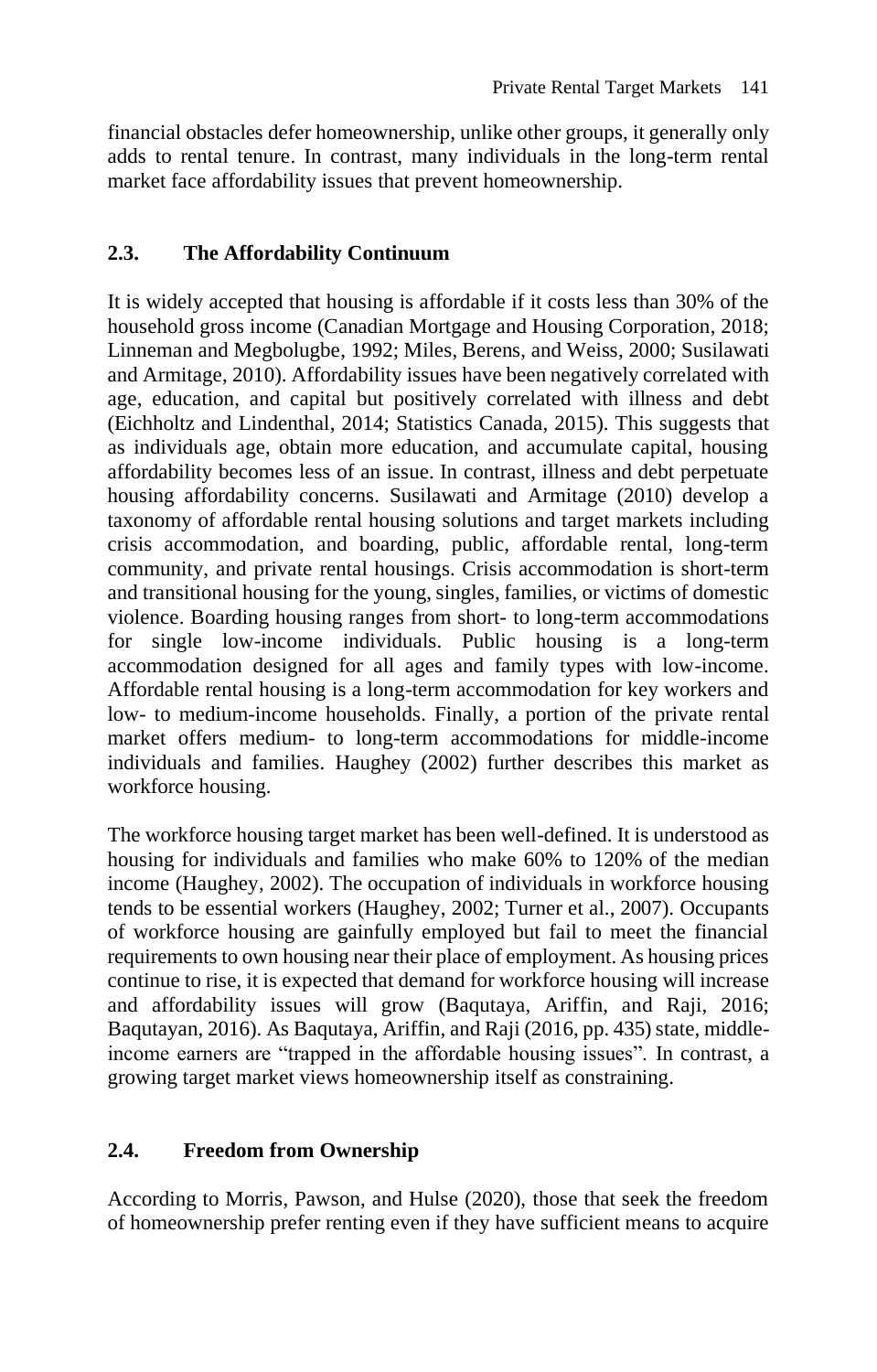housing. To these individuals, renting is a preferred lifestyle due to the affordability, flexibility, limited liability, and location advantages (Morris, Pawson, and Hulse, 2020). While the demographics of lifestyle renters vary, most of these individuals have average to above-average incomes and do not have children. The freedom from ownership lifestyle trend extends the housing market, as "consumers are increasingly attracted to the idea of accessing products instead of owning them" (Lawson et al., 2016, pp. 2615). As this trend continues, growth in the lifestyle renter market is expected to increase.

### **2.5. Incomplete Rental Housing Spectrum**

The most significant literature is focused on short- versus long-term renters and rental affordability. Although there is accumulating work in other areas such as millennial homeownership and freedom from ownership, research fails to integrate these domains with more established streams. This paper culminates existing research and conceptualizes a complete spectrum of private rental target markets based on insight from residential real estate executives.

### **3. Methods**

### **3.1. Purpose**

This study is novel as establishes a comprehensive spectrum of the target markets in private rental housing. Specifically, it confirms four target markets and identifies two new target markets. This paper adds to the relatively incomplete real estate marketing literature and provides clear target markets and marketing value propositions for residential real estate companies.

### **3.2. Sample**

In-depth semi-structured interviews were conducted with 16 Canadian executives of private real estate companies in the summer of 2021 (Appendix). Each interview was recorded and subsequently transcribed verbatim for analysis. As with other real estate research (Susilawati and Armitage, 2010), the executives were selected because they have a complete understanding of the business and strategic objectives (Cardon et al., 2005; Pryor et al., 2019) and are considered to be the most reliable informant compared to other employees (Phillips, 1981). While there is no requirement for sample size in qualitative research (Richards and Morse, 2013), many qualitative scholars have recommended 12 research interviews as a minimum (Braun and Clarke, 2021; Fugard and Potts, 2014; Guest, Bunce, and Johnson, 2006). Semistructured interviews were continued until data saturation was realized. According to Richards and Morse (2013), data saturation occurs when each category of data is rich and replicated. After 16 interviews with executives, this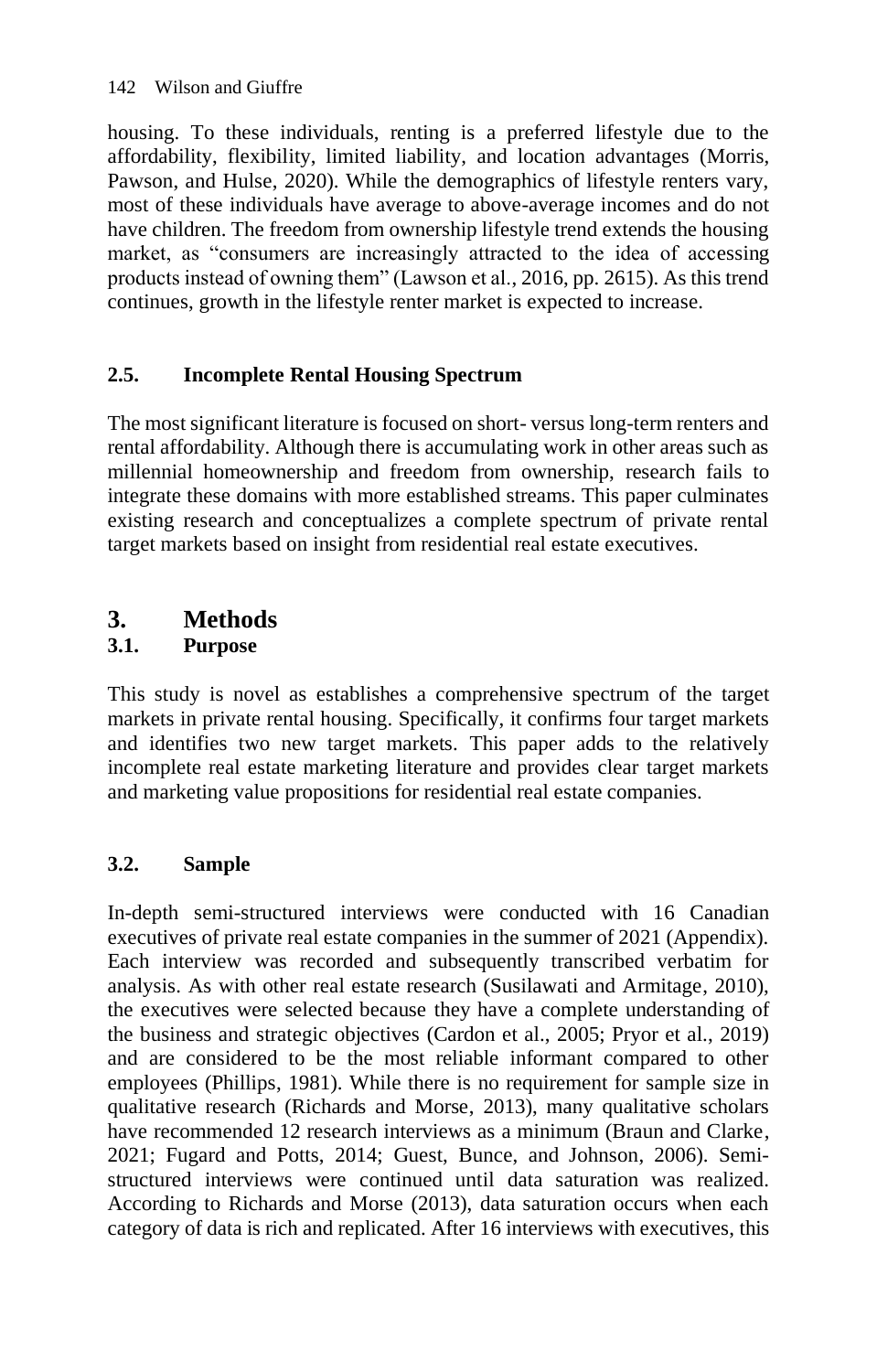was achieved as no new information was gained from Interviews 15 and 16. All of the interviews followed the same format and utilized the same guiding questions. All of the residential real estate companies operated in the private, as opposed to the public, housing market. The size of the companies varied from one employee to 1300 employees, five properties to 260 properties, and had annual revenues of \$90,000 to \$350,000,000 CAD (Table 1).

| <b>Executive</b> | Number of        | Number of         | Annual         | Annual         |
|------------------|------------------|-------------------|----------------|----------------|
|                  | <b>Employees</b> | <b>Properties</b> | <b>Revenue</b> | <b>Revenue</b> |
|                  |                  |                   | (CAD)          | (USD)          |
| Owner            | 1                | 5                 | \$90,000       | \$72,000       |
| Owner            | $\overline{2}$   | 6                 | \$150,000      | \$120,000      |
| Owner            | 4                | 8                 | \$960,000      | \$768,000      |
| President        | 50               | 10                | \$7,000,000    | \$5,600,000    |
| President        | 50               | 15                | \$8,500,000    | \$6,800,000    |
| <b>CEO</b>       | 100              | 25                | \$18,000,000   | \$14,400,000   |
| President        | 150              | 50                | \$25,000,000   | \$20,000,000   |
| President        | 200              | 75                | \$35,000,000   | \$28,000,000   |
| VP               | 300              | 100               | \$68,000,000   | \$54,400,000   |
| VP               | 350              | 100               | \$70,000,000   | \$56,000,000   |
| <b>VP</b>        | 500              | 175               | \$80,000,000   | \$64,000,000   |
| VP               | 750              | 250               | \$150,000,000  | \$120,000,000  |
| <b>CFO</b>       | 750              | 250               | \$150,000,000  | \$120,000,000  |
| <b>CEO</b>       | 750              | 250               | \$150,000,000  | \$120,000,000  |
| VP               | 1,300            | 260               | \$350,000,000  | \$280,000,000  |
| Director         | 1,300            | 260               | \$350,000,000  | \$280,000,000  |

**Table 1 Executive and Company Demographics**

#### **3.3. Data Analysis**

NVivo, a qualitative analysis software, was used to thematically analyze the indepth interviews. Thematic analysis is commonly used and a "foundational method for qualitative analysis" (Braun and Clarke, 2006, pp. 77). According to Braun and Clarke (2006), thematic analysis involves discovering data patterns and their interconnectedness. There are six phases of thematic analysis including: 1) becoming familiar with the data, 2) systematically creating an extensive list of concepts, 3) searching for broader phenomena based on the concepts, 4) establishing and refining themes, 5) discussing themes in detail with examples and quotes, and 6) elaborating on the meaning and drawing conclusions. Phases One and Two led to a list of 23 concepts. In Phases Three and Four, we refined the concepts into 8 themes and further refined them into six themes. These themes served as the six distinct private rental target markets.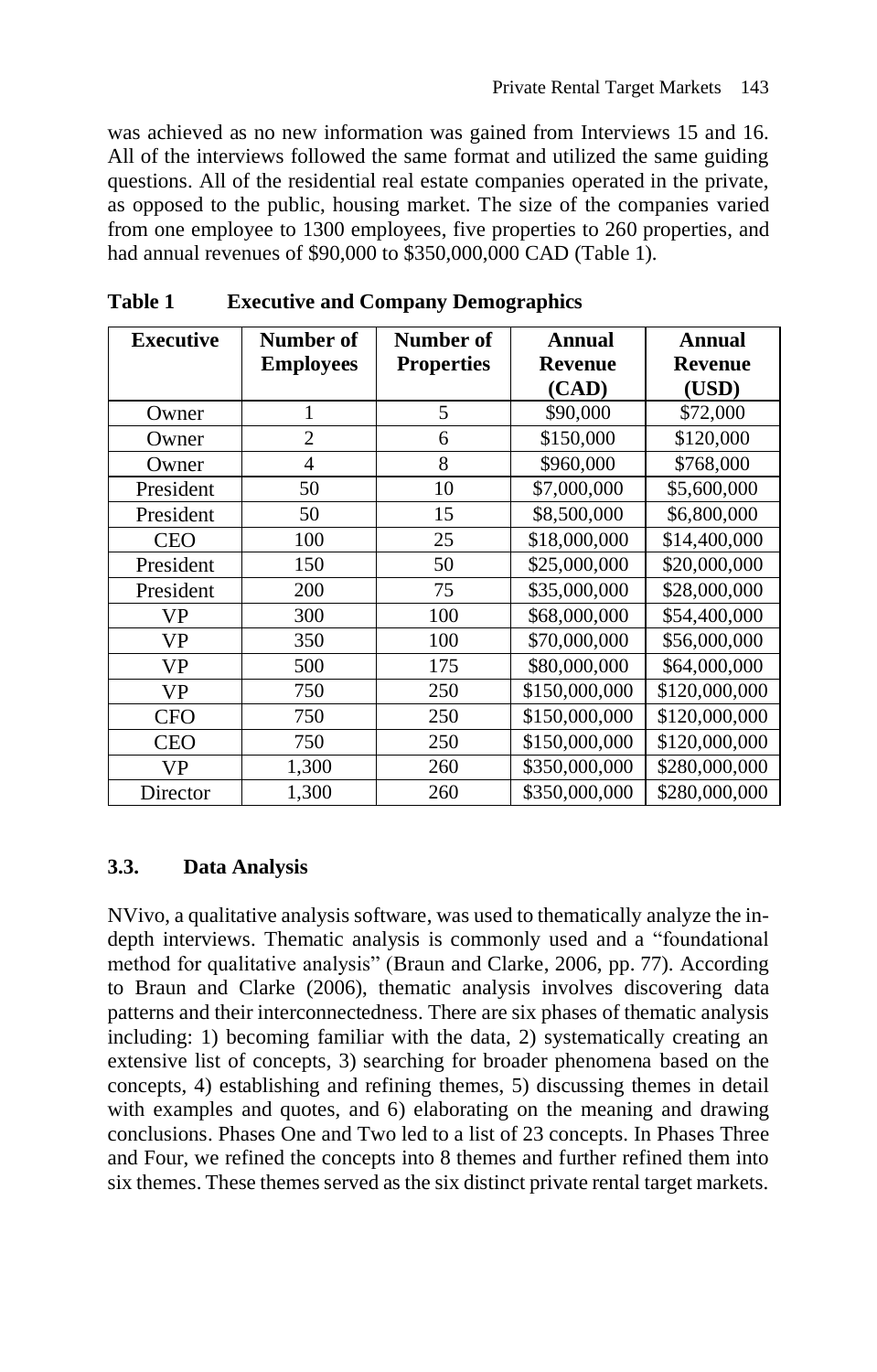### **4. Results and Discussion**

Following the analysis and using the methodology in Braun and Clarke (2006), six private rental target markets were identified including: 1) hard-to-house occupants, 2) affordability renters, 3) workforce residents, 4) transitional millennials, 5) lifestyle residents, and 6) returners (Table 2). The next sections describe each of the rental target markets and offer distinct value propositions for effective marketing.

| <b>Target</b><br><b>Market</b> | Percentage<br>of Renters | <b>Income</b>                                                                                                        | <b>Value Propositions</b>                                                                                                                                             |
|--------------------------------|--------------------------|----------------------------------------------------------------------------------------------------------------------|-----------------------------------------------------------------------------------------------------------------------------------------------------------------------|
| Hard-to-<br>House<br>Occupants | 7.5%                     | Low ( <cad<br>25,000 or USD<br/>20,000 /year)</cad<br>                                                               | Not actively pursued.                                                                                                                                                 |
| Affordability<br>Renters       | 7.5%                     | Low (> CAD)<br>25,000 or USD<br>$20,000$ /year)<br>and<br>Low-Medium<br>(CAD 35,000<br>/year or USD<br>28,000 /year) | Low rent, flexible<br>collections, rental<br>incentives, and<br>simplified processes.                                                                                 |
| Workforce<br><b>Residents</b>  | 40%                      | Average (CAD<br>$40,000$ /year or<br><b>USD 32,000</b><br>/year)                                                     | Clean and well-<br>maintained buildings,<br>location advantages,<br>fair rent, and rental<br>amenities.                                                               |
| Transitional<br>Millennials    | 20%                      | Above Average<br>(CAD 50,000)<br>/year or USD<br>40,000 /year)                                                       | Property amenities,<br>modern unit finishings,<br>well-maintained<br>buildings, active<br>property management,<br>parking spots, and<br>proximity to city<br>centers. |
| Lifestyle<br>Renters           | 20%                      | Above Average<br>( <b>CAD 50,000</b> )<br>/year or USD<br>40,000 /year)                                              | Property amenities,<br>premium features in<br>units, proximity to<br>desirable areas, and<br>premium services.                                                        |
| Returners                      | 5%                       | Above Average<br>( <b>CAD</b> 45,000<br>/year or USD<br>36,000 /year)                                                | Reduced security<br>deposits, quality.                                                                                                                                |

**Table 2 Rental Housing Spectrum**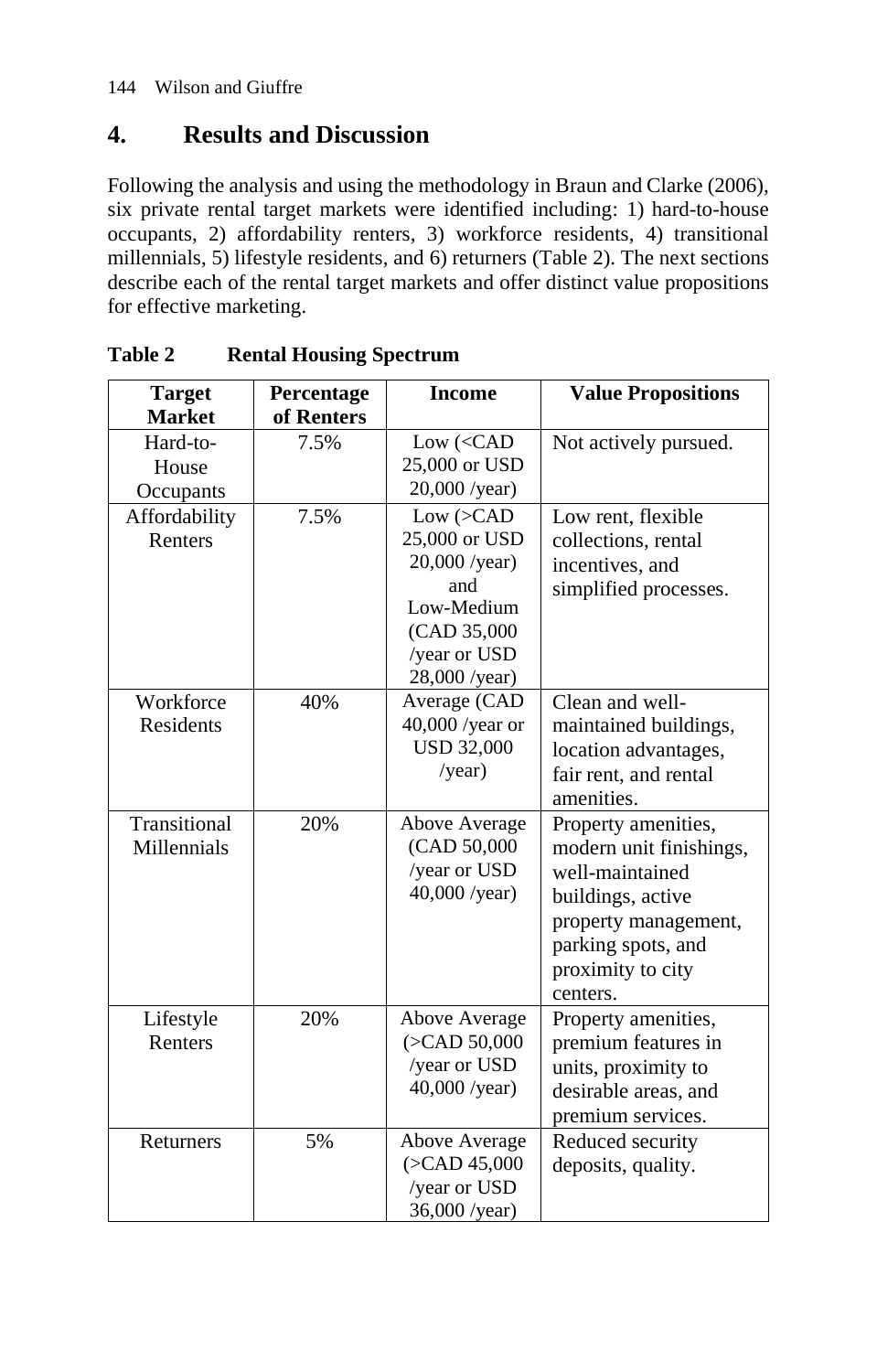#### **4.1. Hard-to-House Occupants**

Crisis accommodation, and boarding and public housings are designed to serve those with low, inconsistent, or subsidized incomes (Susilawati and Armitage, 2010). However, demand far exceeds supply, which results in the private rental market serving the majority of individuals requiring such housing. The executives estimated that 7.5% of the private rental market serve individuals eligible for public housing. They further discussed how tenants of low-income properties often face challenges with domestic violence or substance abuse. Additionally, the executives speculated that some low-income tenants are involved in nefarious activities and obtained income from the undocumented economy. Due to the complexities and challenges, this target market is called the hard-to-house. This target market is not previously captured in the literature, as it is assumed that they are accommodated by public housing.

The executives outlined how the incomes and activities of this target market pose additional property management challenges. For example, non-payment, resident complaints, and misconduct were identified as more likely among this population as compared to all of the other target markets. The additional resources required to effectively serve hard-to-house occupants were described by one executive as follows:

*"Running properties that serve this market require three to four more support staff per property. For example, we have more rent collection issues that require more accounts receivable personnel.*

Top-line revenue was perceived as lower when renting to this target market coupled with a higher cost structure due to increased administration and maintenance. When both occur, profitability is difficult to achieve. All of the executives recognized the importance of providing housing to low-income individuals and families but specified that success is contingent on cost management. According to one executive:

*"Managing costs in this space is crucial. Additional expenses typically stem from the activities of the tenants. Crime and gang activity add significant costs like increased security and more maintenance. If unmanaged, this kind of activity can take on a life of its own. You can easily end up in a situation where the tenants are running the property as opposed to the landlord. It is important to stay on top of it and serve those that really need assistance."* 

All of the executives agreed that serving hard-to-house occupants requires prompt responses to undesirable tenant activity and active cost management. Many of the executives who serve hard-to-house occupants indicated that they would prefer to serve low- to medium-income families with consistent incomes. Accordingly, the executives described how they do not actively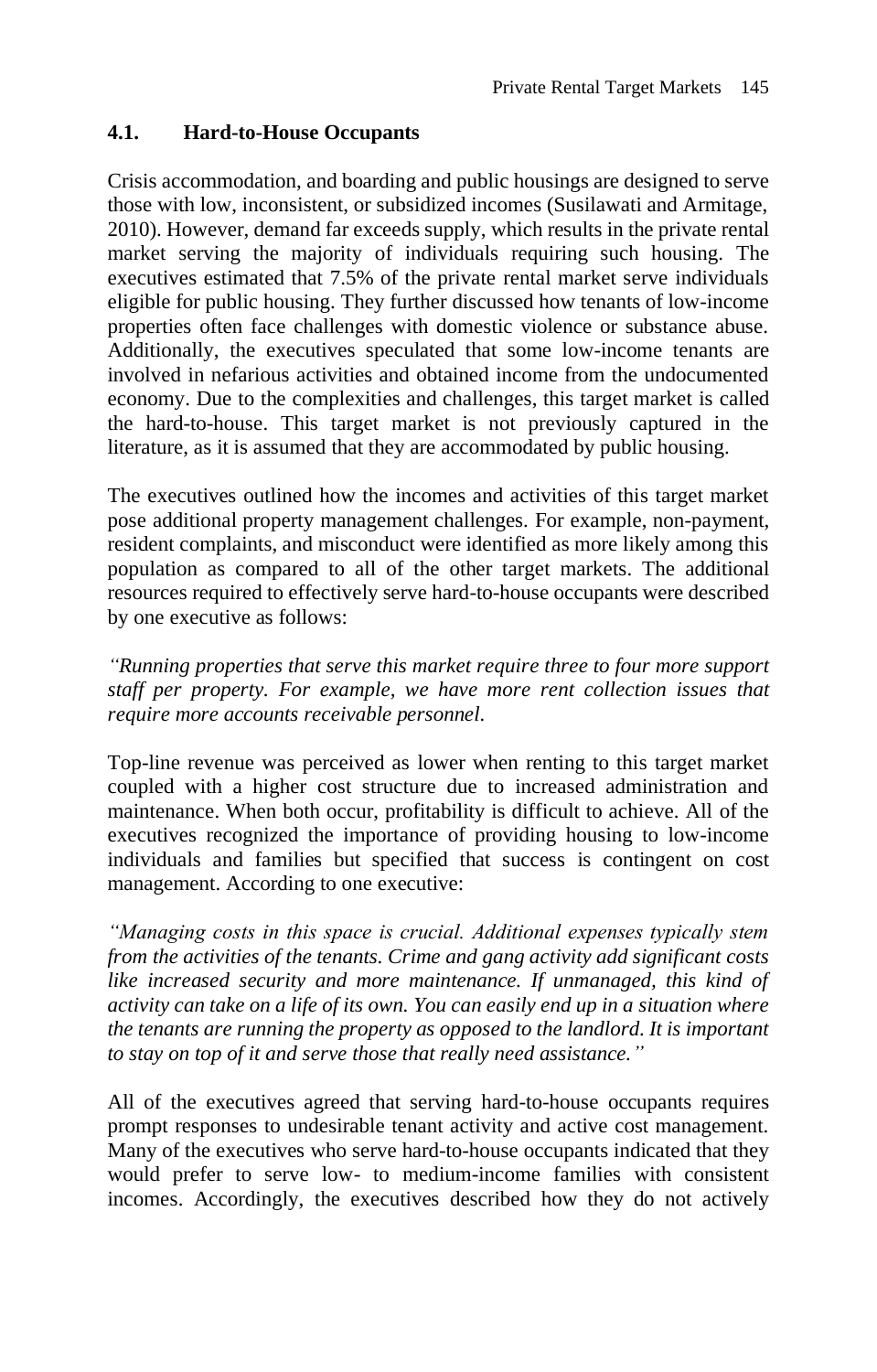pursue this target market but acknowledge their duty as a public service to house such tenants.

#### **4.2. Affordability Renters**

Affordability renters were named based on the common requirement of the group for private affordable rental housing. Similar to the characteristics identified by Susilawati and Armitage (2010), members of this target market were identified as earning private incomes and having long-term rental tenures. The executives estimated that 7.5% of all Canadian renters are part of this target market. Affordability renters were described as varying in age from 18 to 70, with differing family types including individuals, individuals with children, couples, and couples with children. Although there is demographic heterogeneity among affordability renters, price sensitivity and low (e.g. \$25,000 CAD, or \$20,000 USD, per year) or low-medium (e.g. \$35,000 CAD, or \$28,000 USD, per year) incomes are universal. Due to price sensitivity, affordability renters were thought to relocate from property to property for budgetary purposes with little concern for housing location. Therefore, the primary focus of residential real estate companies serving this target market is focused on providing low rent. A description by one of the executives summarizes the sentiment of all interviewees:

*"It's all about rent. We strive to provide the lowest rent possible. Our model is based on low rent per square foot with a focus on essential offerings. Having little to no amenities allows us to make low rent a reality."*

The real estate companies who are serving affordability renters understood the need of this target market for low-rent housing. The executives described how strategies that enable them to minimize rental rate appreciation and maintain fiscal responsibility are prioritized. One of the executives described this strategic approach as follows:

*"Without jeopardizing profitability, our main goal is to keep rent low. Most renters in this market are fickle and will move if we increase the rent too much. So, we try and manage rent increases to prevent turnover."*

The executives further agreed that low occupancy rates are a core objective and how rent changes only came from cost changes or because similar properties increased in rent. All of the executives indicated that marketing flexible rent collections (e.g. weekly, bi-monthly, or monthly payments), rental incentives (e.g. reduced security deposit), and simplified processes (e.g. rental applications) are effective value propositions for affordability renters. As lowincome housing is often located in less desired areas, the executives described how communicating essential services such as security are also important value propositions.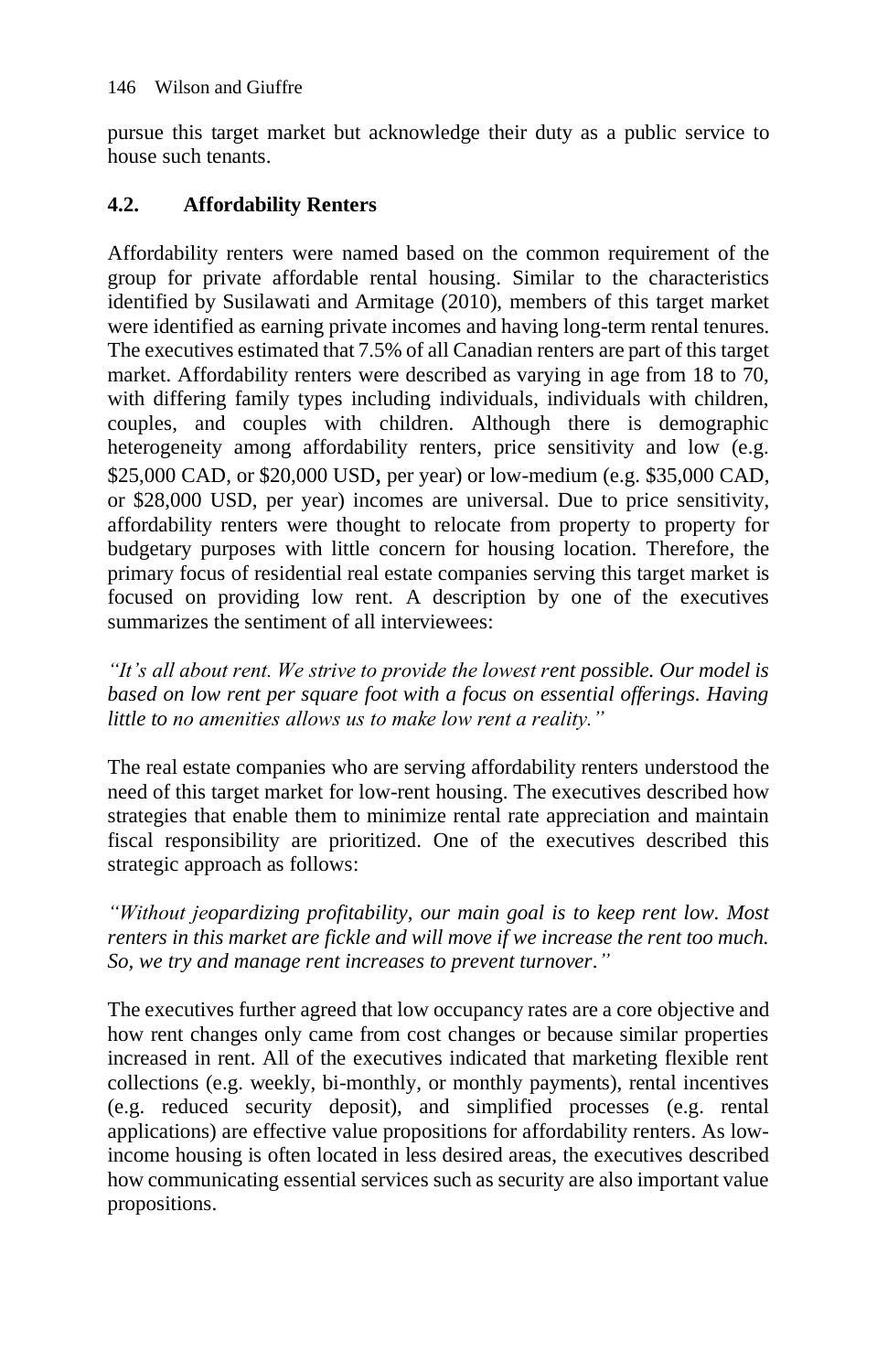In contrast to Susilawati and Armitage (2010), executives made clear distinctions between those in affordable housing and workforce housing, defining workforce residents as the third target market.

### **4.3. Workforce Residents**

Naturally, the occupants of workforce housing were termed workforce residents. The executives described workforce residents as making up as much as 40% of the rental population. It was further described how if home value appreciations continue to outpace the wages of the workforce residents, this target market could grow to as much as 50% of the private rental market. Congruent with the estimate in Haughey (2002), the executives explained how workforce residents earn average incomes (e.g. \$40,000 per year) and desired housing proximal to amenities and their employment. As previous research has indicated (Haughey, 2002; Turner et al., 2007), the executives confirmed that tenants of workforce housing are commonly essential workers. One executive described workforce residents as follows:

*"Individuals in this market earn above minimum wage and seek quality rental housing that is safe and not in the suburbs. Some could afford to buy a condo or even a home, but not in these areas."*

The executives described how workforce renters vary in family type but are commonly single-income individuals or double-income households with children. They discussed how proximity to schools, community facilities, retail centers, and transit systems was sought by this target market. This was captured in the following statement of one of the executives:

*"Location, location, location. The workforce housing group wants to be close to everything. These advantages outweigh their homeownership aspirations."*

Understanding these unique demands of the workforce renter target market, the executives offered marketing value propositions to attract and retain them. All of them discussed about clean and well-maintained housing, location advantages, fair rent, and rental amenities. This strategy resembles the *more for the same* product value proposition, as workforce housing offers many advantages both internal and external to the properties at average market rents (Armstrong et al., 2017).

The third target market, transitional millennials, was also thought to prioritize property location. However, the executives identified distinct demographic, psychological, and behavioral differences between workforce renters and transitional millennials.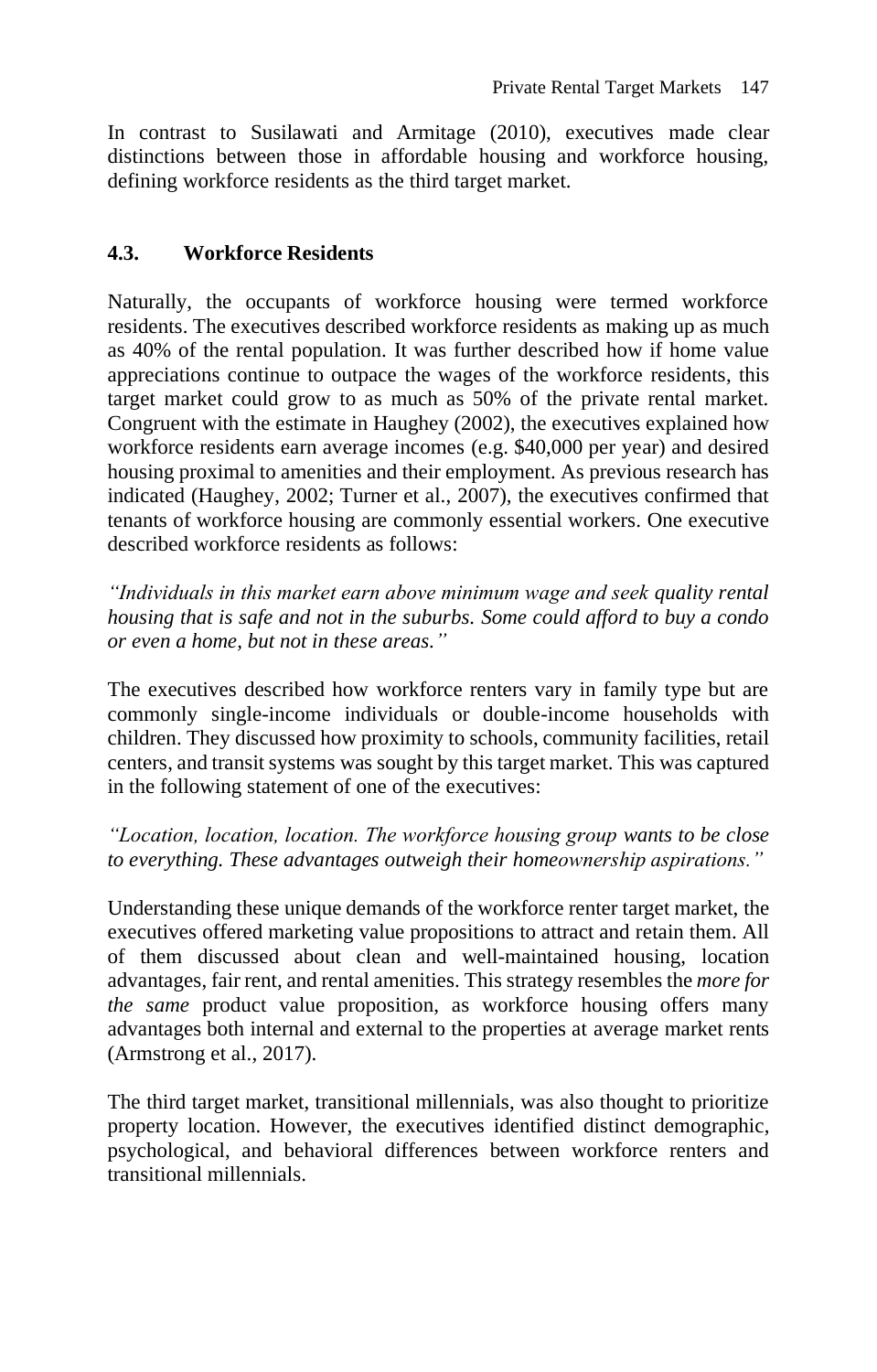### **4.4. Transitional Millennials**

Coined by Strauss and Howe (1991), millennials are those who are broadly classified as individuals born between 1982 and 1996 (Hershatter and Epstein, 2010; Ng et al., 2010). Transitional millennials were characterized by the executives as not having children and living individually or with partners. They estimated that transitional millennials make up as much as 20% of the private rental market. This is not surprising, as research suggests millennials account for roughly one-quarter of the world's population (Eisner, 2005; Ng et al., 2010). It was further estimated that the income of this target market is approximately \$50,000 CAD, or \$40,000 USD, per year. The millennials were thought to have a transitional presence in the market, and occupied rental housing until they can afford to purchase a condo or home in a desirable location. This was summarized by one executive as follows:

*"Most of our millennial tenants rent for five years or more. Millennials will wait until they can afford to purchase or until they have to purchase. When they move, it is usually because they are buying something or if they start a family."*

This supports the work of Xu et al. (2015) who articulated how millennials defer the dream of homeownership. Moreover, it is aligned with evidence in Raymond, Dill, and Lee (2018) which suggests millennials rent in desired locations until they can afford to purchase. In addition to confirming previous research, the executive interviews uncovered a novel phenomenon called "owning to rent" among the millennials. Specifically, they discussed how transitional millennials rent and occupy housing in trendy locations and use first-time homebuyer incentives (e.g. 5% down payment) to purchase rental properties in other areas. Below is a quote by an executive that captures this concept:

*"I have spoken with some of our millennial tenants about purchasing properties to rent. They are buying homes in areas, sometimes even in other cities, where the prices aren't too high so that they can have rental properties. Because of market prices, these properties are cash flow and allow them to gain equity, thus realizing the benefits of homeownership. At the same time, they can live and rent in areas that are too costly to buy at this stage of their life."*

Despite the rising home costs in Canada (Armstrong, 2021; Bharti, 2021; Ratzlaff, 2021), this new insight from executives offers workarounds that enable millennials to enter homeownership faster. It is also clear that transitional millennials desire homeownership, thus supporting Belsky and Belsky (2013). Given the dynamics of transitional millennials, the executives identified that property amenities (e.g. a fitness center), modern unit finishings, well-maintained buildings, active property management, parking spots, and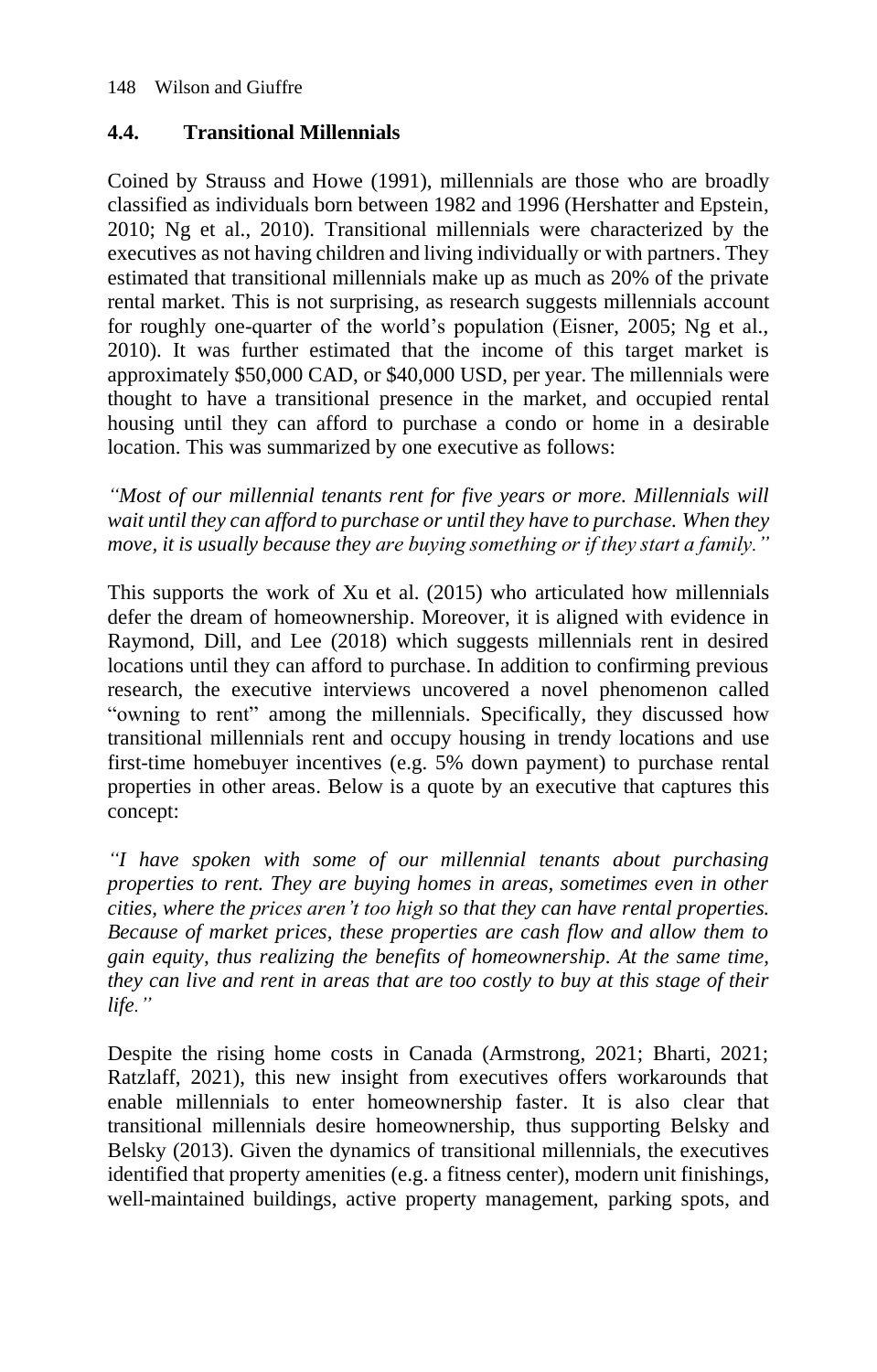proximity to city centers and entertainment are key value propositions for this target market.

Unlike transitional millennials, lifestyle renters were described as choosing not to rent, despite having sufficient financial means to enter homeownership.

#### **4.5. Lifestyle Residents**

Lifestyle renters view homeownership as limiting (Morris, Pawson, and Hulse, 2020). Congruent with Morris, Pawson, and Hulse (2020), the executives confirmed that lifestyle renters perceive renting to have affordability, flexibility, location, and limited liability benefits over homeownership. However, the executives argued that affordability is not a primary concern of these renters as their income can exceed \$50,000 per year. The executives estimated that 20% of all Canadian renters fall into the target market of lifestyle renters. Lifestyle renters are described as unlikely to have children or dependents. The most interesting finding is that this target market perceives the investment advantages of renting versus homeownership. A statement of one of the executives encapsulates the view of lifestyle renters on this topic:

*"As a property owner, I disagree, but some long-term renters think they can make more money in the stock market. I have had tenants tell me they will rent forever and make 5% a year elsewhere. I think they are a bit skeptical of rising homes prices and don't think it will last forever. There's also a risk and liability concern at work."*

Lifestyle renters were described by the executives as both skeptical and riskaverse. Specifically, lifestyle renters are particularly concerned about the recent appreciation of home values (Armstrong, 2021; Bharti, 2021; Ratzlaff, 2021). The executives described how lifestyle renters view large mortgages and long amortization periods as huge commitments with little flexibility and margin for error. In addition to the financial concerns, the executives highlighted the convenient elements of renting. An executive stated:

*"Forever renters view maintenance as a burden. They want to pick up the phone and call the property owner when something doesn't work. Not having to cut the grass, change the battery in the smoke detector, or fix a leaking tap is bliss."* 

The renting economy is expanding and opinions such as the one described above are growing. As Lawson et al. (2016) suggest, more consumers are realizing the benefits of renting versus owning various products and assets. Due to the income level and convenience preference of this target market, the executives discussed how property amenities (e.g. fitness center and pool), premium features in units (e.g. jacuzzi tubs), proximity to desirable areas (e.g.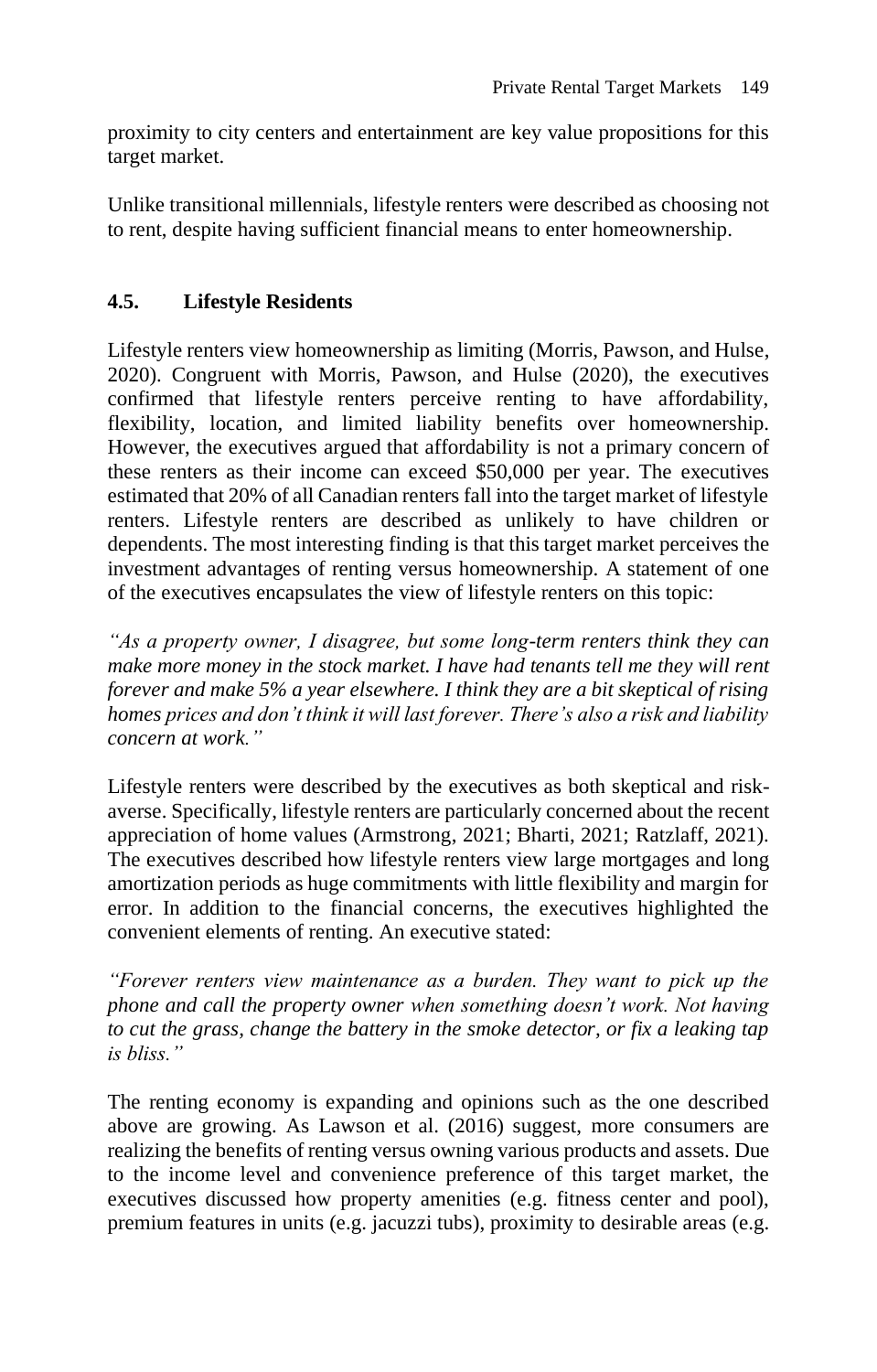entertainment districts), and premium services (e.g. concierge) are important value propositions for lifestyle renters.

In contrast to lifestyle renters, the final target market sought homeownership but ultimately returned to the rental market for numerous reasons.

### **4.6. Returners**

Wulff (1997) describe those who re-enter the rental market after owning as returners. According to the executives, returners are a small (5%) but distinct rental target market. As Dieleman, Clark, and Deurloo (1995) suggest, returners leave the parental home, enter the rental market, purchase a home, and then return to the rental market due to financial, marital, employment, or health reasons. The executives described this target market as quite heterogeneous. Similarities included age and marital status, as most are individuals older than 50 years. One executive described returners as follows:

*"People that return to the rental market after owning do so more out of necessity as opposed to choice. We see this happen if there are financial changes, divorce, or a health diagnosis. Health concerns are usually not terminal but prevent individuals from doing necessary homeowner activities like cleaning the gutters. They also tend to be those over 50."*

Congruent with Wulff (1997), it was found that returners are still gainfully employed, earning private incomes over \$45,000 CAD, or \$36,000 USD, per year. All of the executives agreed that value propositions should include reduced security deposits, quality housing, and property security. A comment of one of the executives summarized the ideas of all of the interviewees:

*"The returning renters are looking for good quality housing and convenience. They are experiencing temporary financial issues, going through a separation, relocating for work, or dealing with some other personal challenge and simply don't need additional worries."* 

It was unclear from the interviews the portion of the returners who remained renters versus those who went on to re-enter homeownership. Given this unknown, future research could explore how many returners re-enter homeownership.

### **4.7. Research Contributions**

Until now, real estate academics and practitioners have had a product-oriented view of the market, defining differences based on asset classes. This research suggests that there are distinct target markets within rental asset classes, which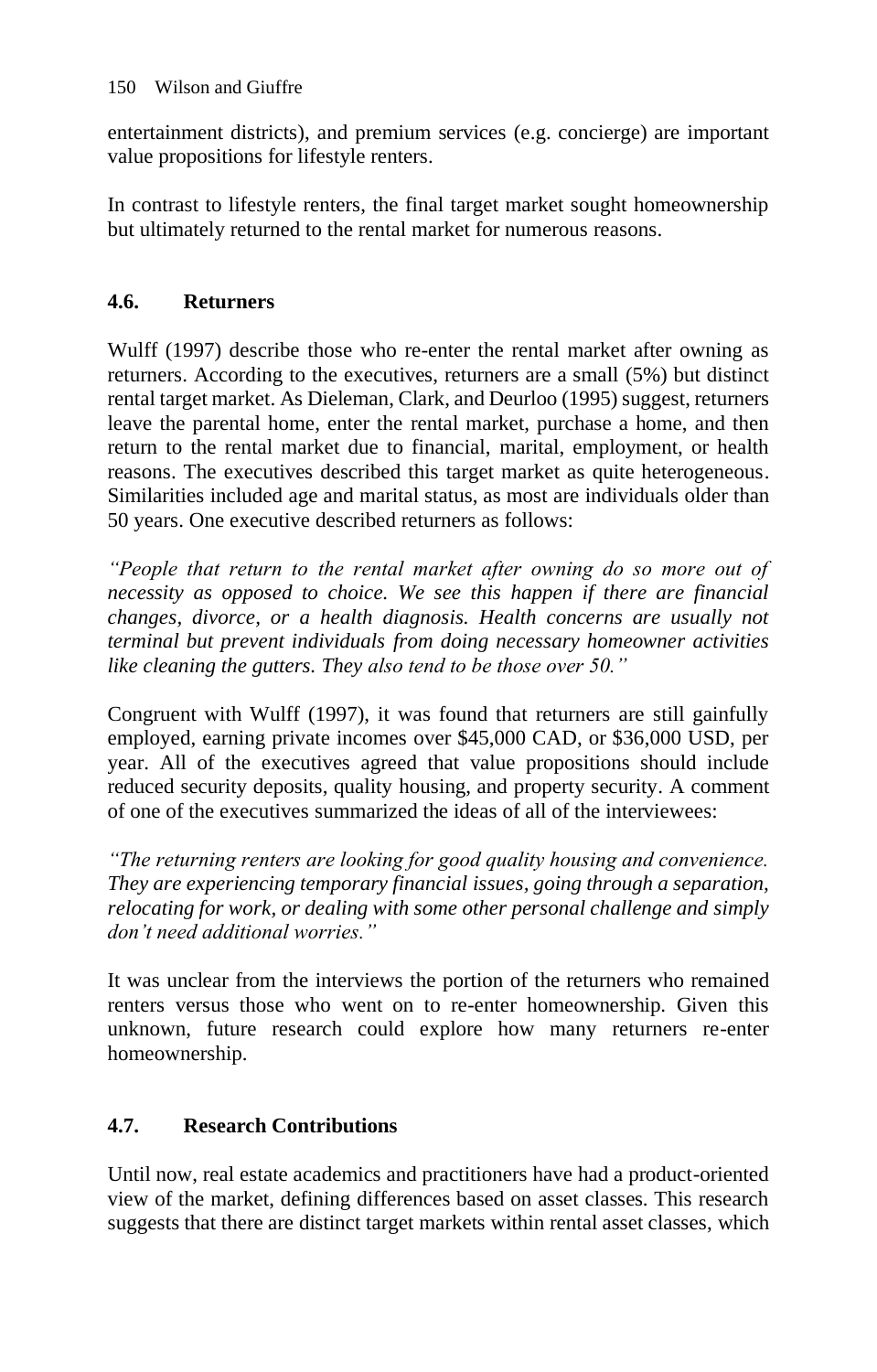support the need for a market-oriented perspective. This paper offers important real estate research contributions and value propositions for each private rental target market. The paper is novel as it combines the fragmented literature on what is known about renters with new insights from residential real estate executives to produce a complete spectrum of private rental target markets. This research validates previously identified target markets, identifies the hardto-house and returners as distinct target markets, presents the "owning to rent" concept, and adds to the limited understanding of lifestyle renters. The paper offers specific value propositions for each of the defined target markets, thus providing practitioners with a clear starting point for developing marketing strategies.

### **4.8. Limitations**

Despite the unique contributions of this paper, it is not without limitations. The research is based on 16 interviews with Canadian residential real estate executives. Although the recommended sample size requirement for qualitative research is exceeded (Braun and Clarke, 2021; Fugard and Potts, 2014; Guest, Bunce, and Johnson, 2006) and data saturation is achieved based on the definition in Richards and Morse (2013), additional executives may have provided further insight. Further to this, executives from other countries would have likely offered additional perspectives. Considering the last century of policy in both Canada and the U.S. has facilitated homeownership and the percentage of renters are similar (Statistics Canada, 2019b; U.S. Census Bureau, 2021), these target markets are likely to exist in the U.S. These target markets may also be relevant in countries such as Finland, Ireland, Netherlands, Argentina, Australia, France, Sweden, New Zealand, and the United Kingdom due to similar homeownership rates.

### **5. Conclusion**

Strategies that create organizational value should be given priority over all other business functions. The ability to create such value is based on the market orientation of a firm and target market identification (Slater, Hult, and Olson, 2007). This paper identifies six private rental target markets including 1) hardto-house occupants, 2) affordability renters, 3) workforce residents, 4) transitional millennials, 5) lifestyle residents, and 6) returners. In addition, it offers key value propositions designed for developing marketing strategies for each distinct target market. This research shows that the private rental market is not homogeneous, but requires differentiated integrated marketing communications based on the target market. Tailored value propositions for the distinct target markets will separate the top performing residential real estate companies from their counterparts who employ "a one size fits all" marketing communications strategy.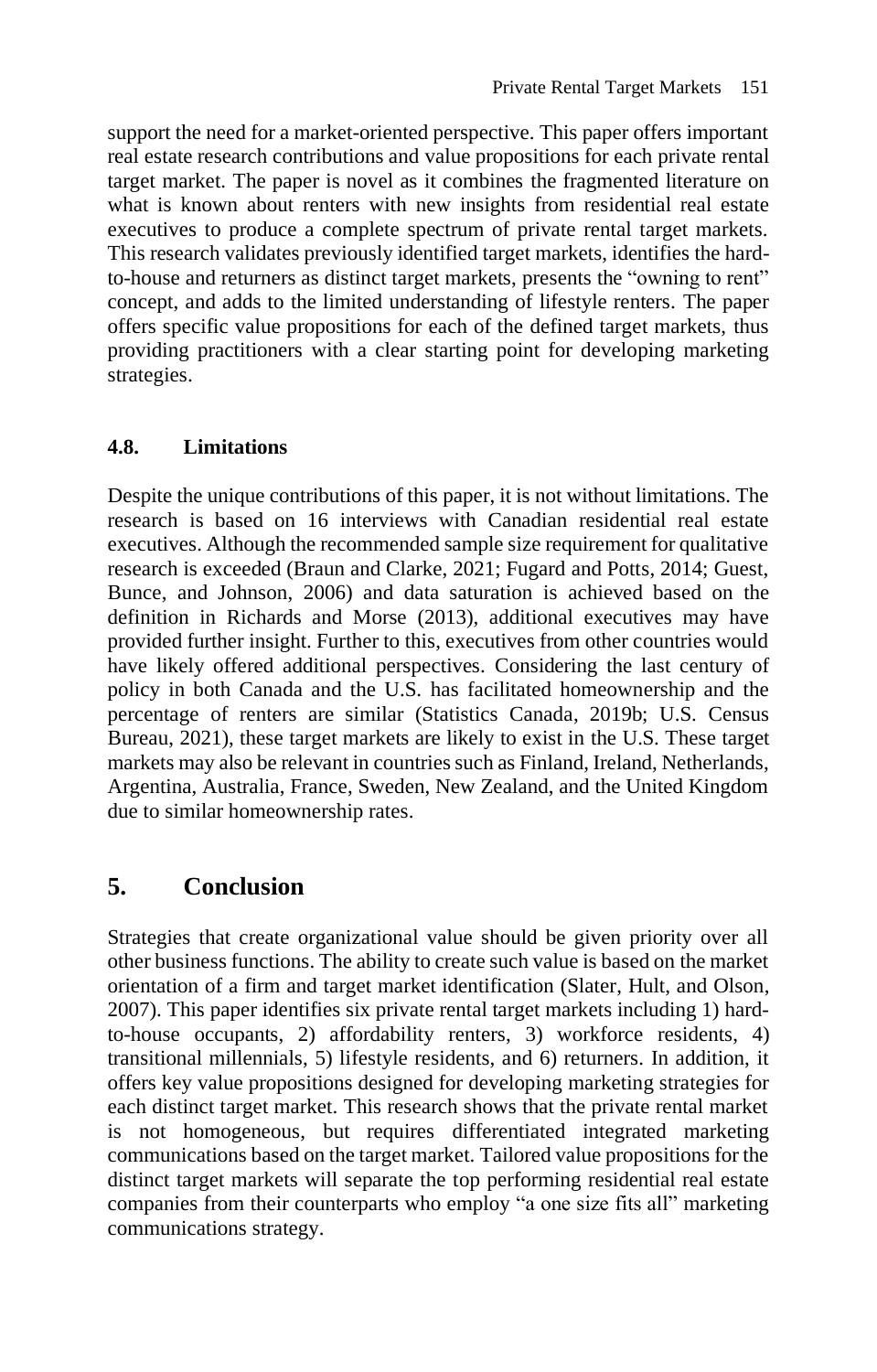### **References**

Armstrong, G., Kotler, P., Trifts, V., and Buchwitz, L. (2017). *Marketing: An Introduction, Sixth Canadian Edition*. Canada: Pearson.

Armstrong, P. (2021). *Record-High Lumber Prices Add as Much as \$30K to the Cost of Building a House*. Available at: https://www.cbc.ca/news/business/lumber-prices-covid-19-cost-of-housing-1.5973416 (Accessed: August 31, 2021).

Badcock, B., and Beer, A. (2000). *Home Truths: Property Ownership and Housing Wealth in Australia*. Melbourne: Melbourne University Press.

Baqutaya, S., Ariffin, A. S. and Raji, F. (2016). Affordable Housing Policy: Issues and Challenges among Middle-Income Groups. *International Journal of Social Science and Humanity*, *6*(6), 433-436. doi: https://www.doi.org/10.7763/IJSSH.2016.V6.686

Baqutayan, S. (2016). Is Affordable Housing an Issue? A Case Study of Housing Stress Among Middle-Income Group in Malaysia. *RIMCIS International and Multidisciplinary Journal of Social Sciences*, *5*(1), 26-50. doi: http://doi.org/10.17583/rimcis.2016.1871

Belsky, E. S. (2013). The Dream Lives On: The Future of Homeownership in America. Joint Center for Housing Studies, Harvard University Working Paper W13-1. Available at: https://www.jchs.harvard.edu/sites/default/files/media/imp/w13- 1\_belsky\_0.pdf (Accessed: August 31, 2021).

Bharti, B. (2021). *Factors in Canada's Frothy Real-Estate Market Pushed Inflation Up in May*. Available at: https://financialpost.com/news/economy/inflation-may-frothy-real-estatemarket (Accessed: August 31, 2021).

Braun, V., and Clarke, V. (2006). Using Thematic Analysis in Psychology. *Qualitative Research in Psychology*, *3*(2), 77-101. doi: https://www.doi.org/10.1191/1478088706qp063oa

Braun, V., and Clarke, V. (2021). To Saturate or not to Saturate? Questioning Data Saturation as a Useful Concept for Thematic Analysis and Sample-Size Rationales. *Qualitative Research in Sport, Exercise and Health*, *13*(2), 201- 216. doi: https://www.doi.org/10.1080/2159676X.2019.1704846

Brown, M., Haughwout, A., Lee, D., Scally, J., and Van Der Klaauw, W. (2015). Measuring Student Debt and Its Performance, in Hershbein, B. and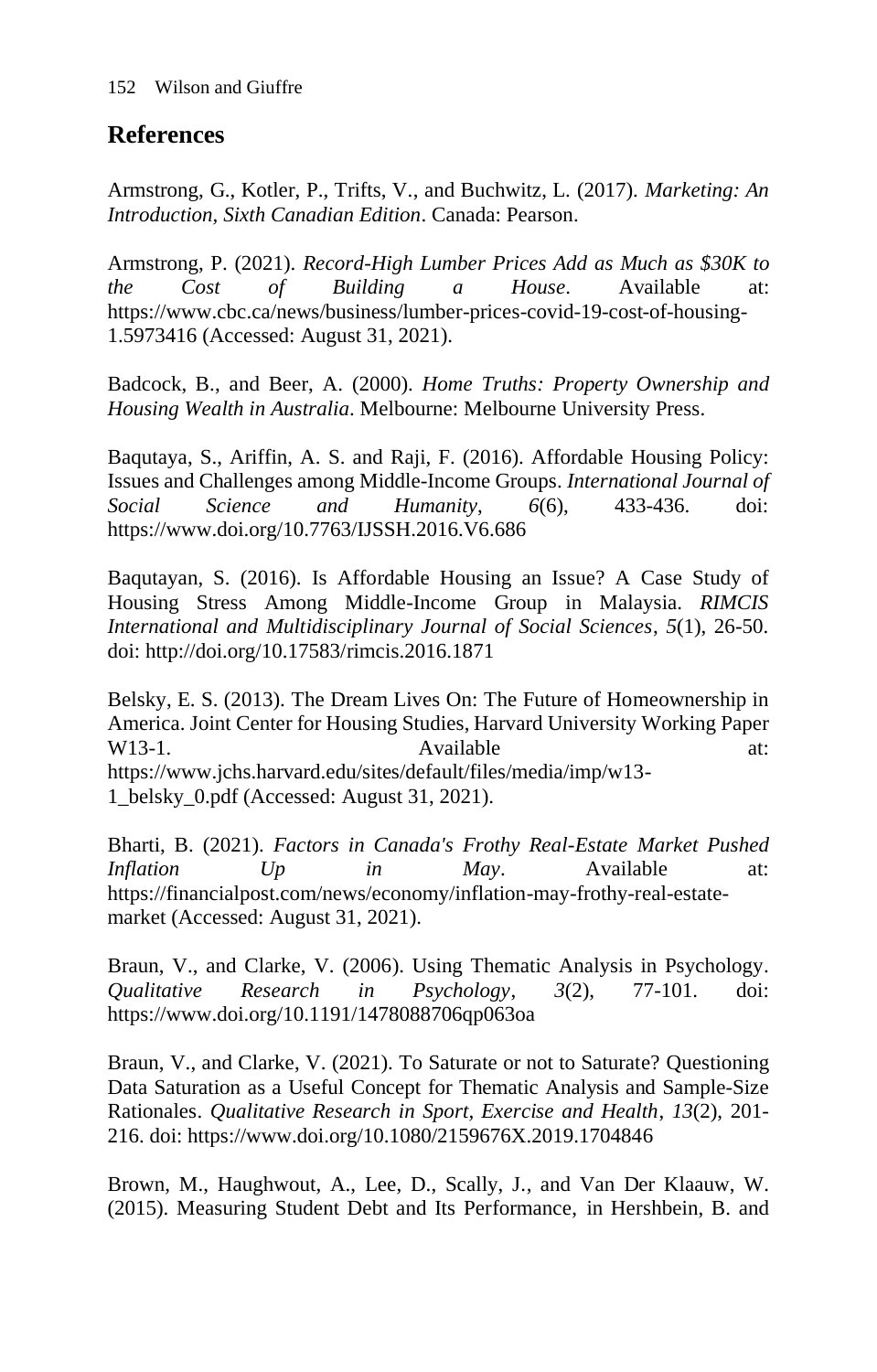Hollenbeck, K. M. (ed.). *Student Loans and the Dynamics of Debt*. Kalamazoo: W. E. Upjohn Institute for Employment Research.

Canadian Mortgage and Housing Corporation. (2018). *About Affordable Housing in Canada*. Available at: https://www.cmhc-schl.gc.ca/en/developingand-renovating/develop-new-affordable-housing/programs-andinformation/about-affordable-housing-in-canada (Accessed: August 31, 2021).

Cano, C. R., Carrillat, F. A., and Jaramillo, F. (2004). A Meta-Analysis of the Relationship Between Market Orientation and Business Performance: Evidence from Five Continents. *International Journal of Research in Marketing*, *21*(2), 179-200. doi: https://doi.org/10.1016/j.ijresmar.2003.07.001

Cardon, M. S., Zietsma, C., Saparito, P., Matherne, B. P., and Davis, C. (2005). A Tale of Passion: New Insights into Entrepreneurship from a Parenthood Metaphor. *Journal of Business Venturing, 20*(1), 23-45*.* doi: https://doi.org/10.1016/j.jbusvent.2004.01.002

Cho, S. H., Xu, Y., and Kiss, D. E. (2015). Understanding Student Loan Decisions: A Literature Review. *Family and Consumer Sciences Research Journal*, *43*(3), 229-243. doi: https://doi.org/10.1111/fcsr.12099

Dickson, P. R., Farris, P. W., and Verbeke, W. J. (2001). Dynamic Strategic Thinking. *Journal of the Academy of Marketing Science*, *29*(3), 216-237. doi: https://doi.org/10.1177/0092070301293001

Dieleman, F. M., Clark, W. A., and Deurloo, M. C. (1995). Falling Out of the Home Owner Market. *Housing Studies*, *10*(1), 3-15. doi: https://doi.org/10.1080/02673039508720806

Eichholtz, P., & Lindenthal, T. (2014). Demographics, human capital, and the demand for housing. *Journal of Housing Economics*, 26, 19-32.

Eisner, S. P. (2005). Managing Generation Y. *S.A.M. Advanced Management Journal*, *70*(4), 4-15. Available at: https://www.proquest.com/openview/7849d64fa1ba86e9b24f77f9b3e89d16/1 ?pq-origsite=gscholar&cbl=40946 (Accessed: August 31, 2021).

Ellis, P. D. (2006). Market Orientation and Performance: A Meta‐Analysis and Cross‐National Comparisons. *Journal of Management Studies*, *43*(5), 1089- 1107. doi: https://doi.org/10.1111/j.1467-6486.2006.00630.x

Flowerdew, R., and Al-Hamad, A. (2004). The Relationship Between Marriage, Divorce and Migration in a British Data Set. *Journal of Ethnic and Migration Studies*, *30*(2), 339-351. doi: https://doi.org/10.1080/1369183042000200731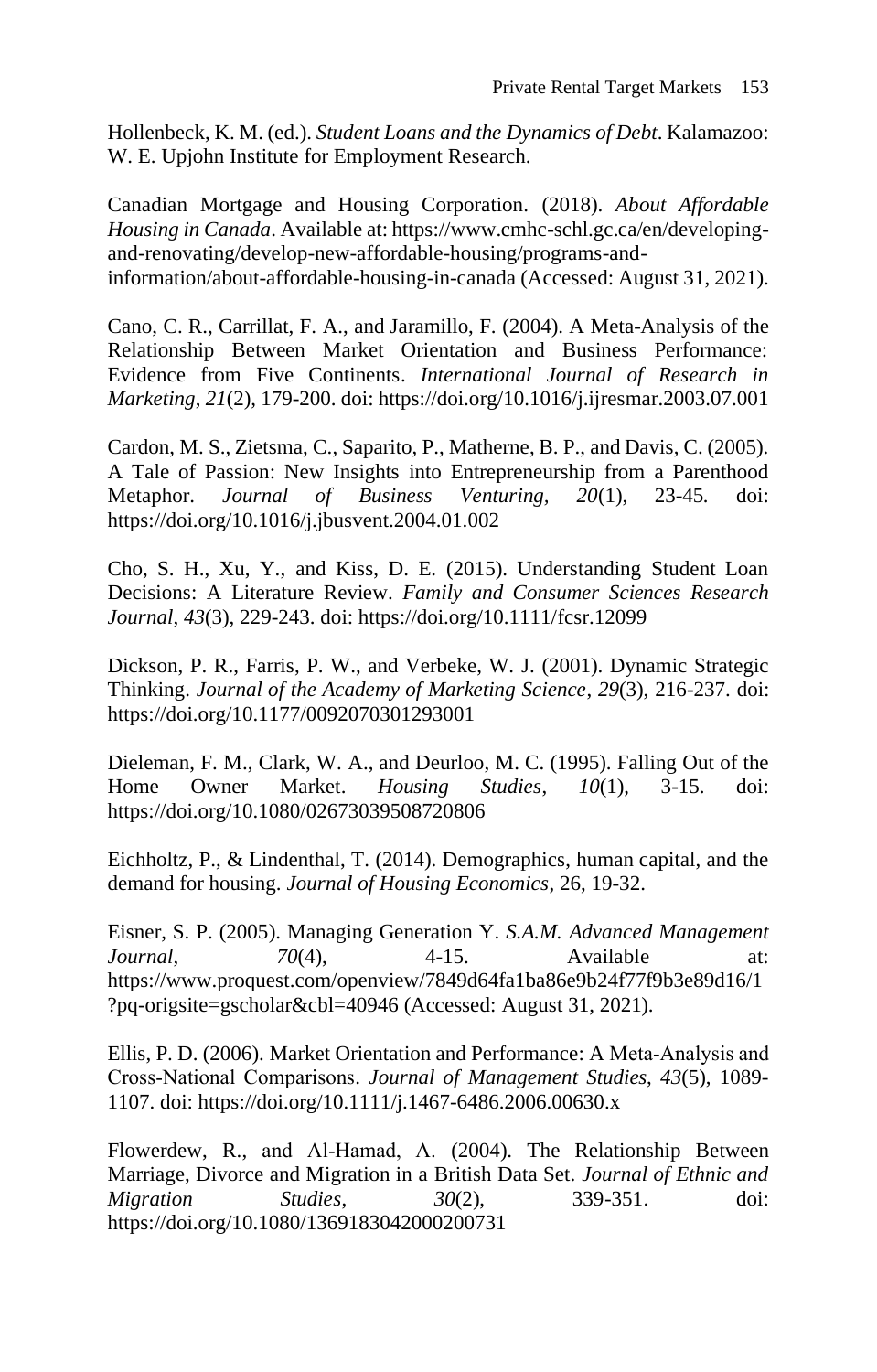Fugard, A. J., and Potts, H. W. (2015). Supporting Thinking on Sample Sizes for Thematic Analyses: A Quantitative Tool. *International Journal of Social Research Methodology*, *18*(6), 669-684. doi: https://doi.org/10.1080/13645579.2015.1005453

Grinstein-Weiss, M., Charles, P., Guo, S., Manturuk, K., and Key, C. (2011). The Effect of Marital Status on Home Ownership among Low-Income Households. *Social Service Review*, *85*(3), 475-503. doi: https://doi.org/10.1086/662166

Guest, G., Bunce, A., and Johnson, L. (2006). How Many Interviews Are Enough? An Experiment with Data Saturation and Variability. *Field Methods*, *18*(1), 59-82. doi: https://doi.org/10.1177%2F1525822X05279903

Gurney, C. M. (1999). Pride and Prejudice: Discourses of Normalisation in Public and Private Accounts of Home Ownership. *Housing Studies*, *14*(2), 163- 183. doi: https://doi.org/10.1080/02673039982902

Haughey, R. M. (2002). *Workforce Housing: Barriers, Solutions, and Model Programs*. ULI Land Use Policy Forum Report. Available at: https://www.tbrpc.org/wp-content/uploads/ULI\_Workforce\_Housing.pdf (Accessed: August 31, 2021).

Hershatter, A., and Epstein, M. (2010). Millennials and the World of Work: An Organization and Management Perspective. *Journal of Business and Psychology*, *25*(2), 211-223. doi: https://doi.org/10.1007/s10869-010-9160-y

Houle, J., and Berger, L. (2015). Is Student Loan Debt Discouraging Home Buying among Young Adults? *Social Service Review*, 89(4), 589-621. doi: https://doi.org/10.1086/684587 (Accessed: August 31, 2021).

Kemp, P. A. (2011). Low-Income Tenants in the Private Rental Housing Market. *Housing Studies*, *26*(7-8), 1019-1034. doi: https://doi.org/10.1080/02673037.2011.615155

Kirca, A. H., Jayachandran, S., and Bearden, W. O. (2005). Market Orientation: A Meta-Analytic Review and Assessment of its Antecedents and Impact on Performance. *Journal of Marketing*, *69*(2), 24-41. doi: https://doi.org/10.1509/jmkg.69.2.24.60761

Lawson, S. J., Gleim, M. R., Perren, R., and Hwang, J. (2016). Freedom From Ownership: An Exploration of Access-Based Consumption. *Journal of Business Research*, *69*(8), 2615-2623. doi: https://doi.org/10.1016/j.jbusres.2016.04.021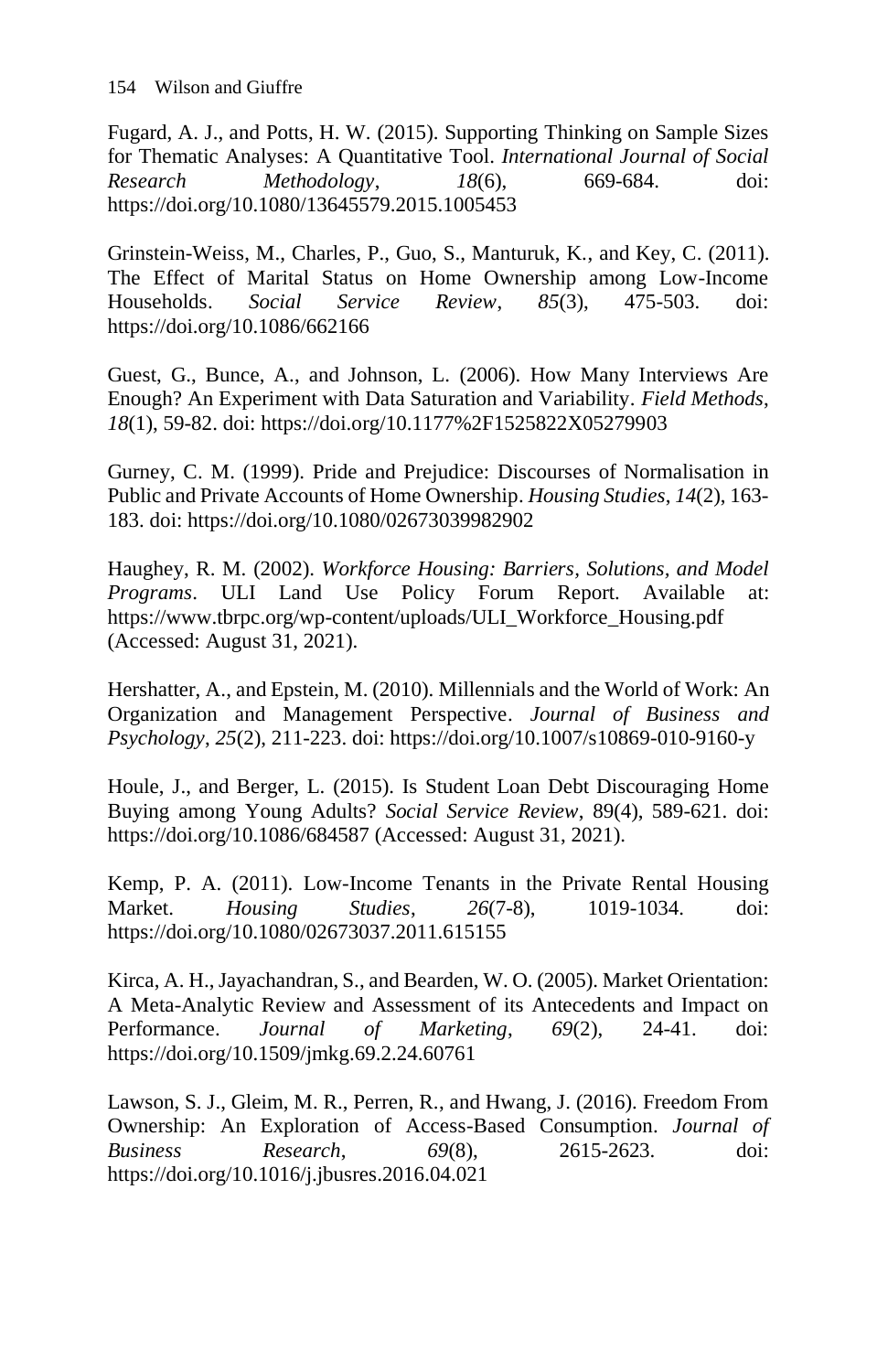Linneman, P.D. and Megbolugbe, I.F. (1992). Housing affordability: myth or reality. *Urban Studies*, 29(3/4), 369-392.

Maher, C. A., and Burke, T. M. (1991). *Informed Decision-Making: The Use of Secondary Data Sources in Policy Studies.* Melbourne: Longman Cheshire.

McKee, K. (2012). Young People, Homeownership and Future Welfare. *Housing Studies*, *27*(6), 853-862. doi: https://doi.org/10.1080/02673037.2012.714463

McKee, K., Soaita, A. M., and Hoolachan, J. (2020). 'Generation rent' and the Emotions of Private Renting: Self-Worth, Status and Insecurity Amongst Low-Income Renters. *Housing Studies*, *35*(8), pp.1468-1487. doi: https://doi.org/10.1080/02673037.2019.1676400

Miles, M. E., Berens, G. and Weiss, M. A. (2000). *Real Estate Development: Principles and Process*. Washington, D.C.: Urban Land Institute.

Morris, A. (2013). The Trajectory Towards Marginality: How Do Older Australians Find Themselves Dependent on the Private Rental Market? *Social Policy and Society*, *12*(1), 47-59. doi: https://www.doi.org/10.1017/S1474746412000383

Morris, A., Pawson, H., and Hulse, K. (2020). *'I wouldn't want to buy even if I had the money.' The rise of renters by choice*. Available at: https://theconversation.com/i-wouldnt-want-to-buy-even-if-i-had-the-moneythe-rise-of-renters-by-choice-130696 (Accessed: August 31, 2021).

Mountain, T. P., Cao, X., Kim, N., and Gutter, M. S. (2020). Millennials' Future Homeownership and the Role of Student Loan Debt. *Family and Consumer Sciences Research Journal*, *49*(1), 5-23. doi: https://doi.org/10.1111/fcsr.12374

Mulder, C. H. (2006). Home-Ownership and Family Formation. *Journal of Housing and the Built Environment*, *21*(3), 281-298. doi: https://doi.org/10.1007/s10901-006-9050-9

Narver, J. C., and Slater, S. F. (1990). The Effect of a Market Orientation on Business Profitability. *Journal of Marketing*, *54*(4), 20-35. doi: https://doi.org/10.1177/002224299005400403

Ng, E. S., Schweitzer, L., and Lyons, S. T. (2010). New Generation, Great Expectations: A Field Study of the Millennial Generation. *Journal of Business and Psychology*, *25*(2), 281-292. doi: https://doi.org/10.1007/s10869-010- 9159-4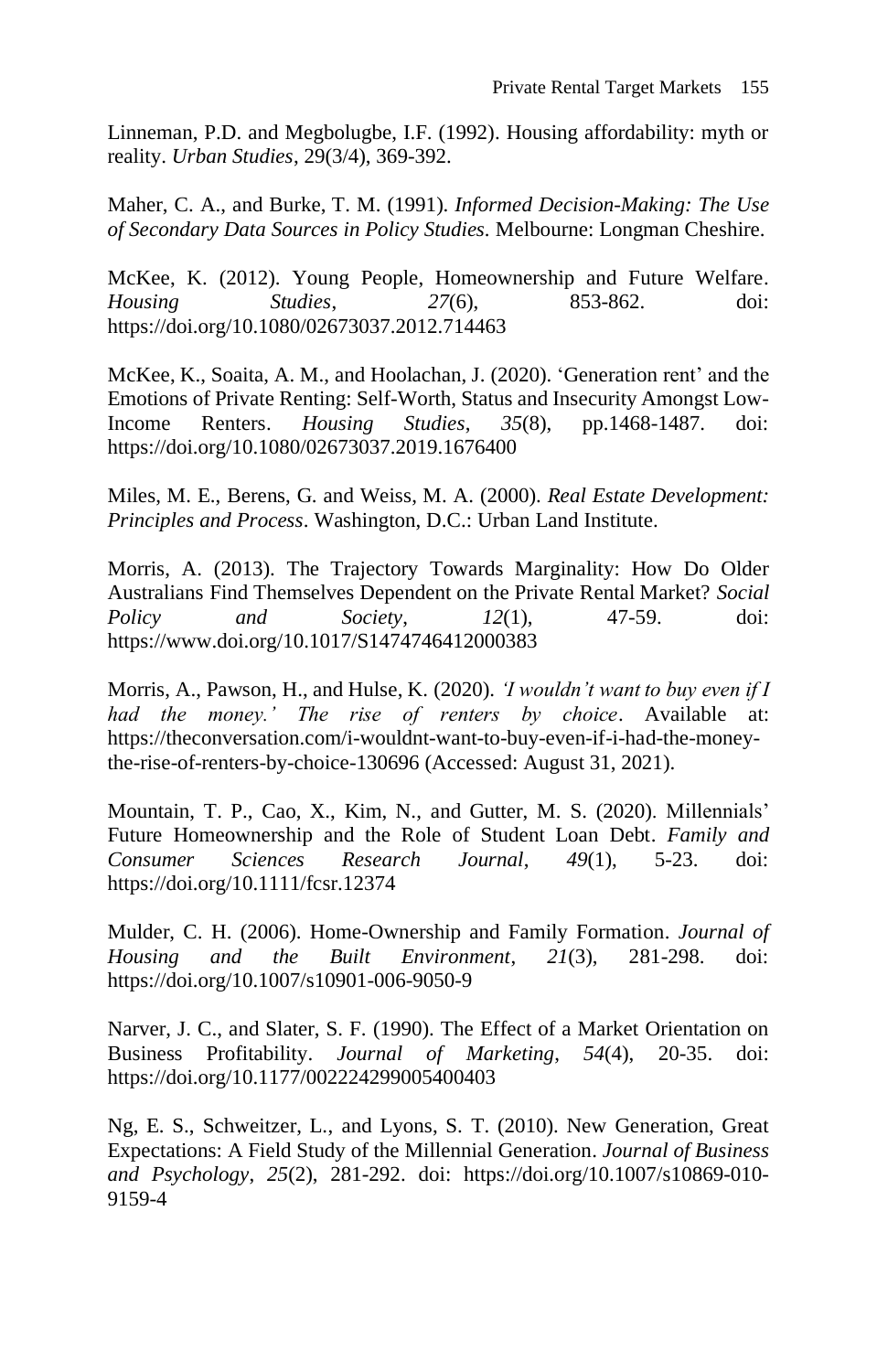Pawson, H., Hulse, K., and Morris, A. (2017). Interpreting the Rise of Long-Term Private Renting in a Liberal Welfare Regime Context. *Housing Studies*, *32*(8), 1062-1084. doi: https://doi.org/10.1080/02673037.2017.1301400

Peters, F. (2019). *The American dream of homeownership is still very much alive*. Available at: https://www.forbes.com/sites/fredpeters/2019/04/08/theamerican-dream-of-homeownership-is-still-very-muchalive/?sh=462ba24a3e80 (Accessed: August 31, 2021).

Phillips, L. W. (1981). Assessing Measurement Error in Key Informant Reports: A Methodological Note on Organizational Analysis in Marketing. *Journal of Marketing Research*, *18*(4), 395-415. doi: https://doi.org/10.1177/002224378101800401

Powall, M., and Withers, G. (2004). *Resource Paper*. Presented at the National Summit on Housing Affordability, Canberra, pp.27-29.

Pryor, C., Holmes Jr, R. M., Webb, J. W., and Liguori, E. W. (2019). Top Executive Goal Orientations' Effects on Environmental Scanning and Performance: Differences Between Founders and Nonfounders. *Journal of Management*, *45*(5), 1958-1986. doi: https://doi.org/10.1177/0149206317737354

Ratzlaff, B. (2021). *Lumber Industry and Home Building Materials Seeing a Drastic Increase in Price, Shortages*. Available at: https://globalnews.ca/news/7751206/lumber-industry-home-buildingincrease-price-shortages/ (Accessed: August 31, 2021).

Raymond, E. L., Dill, J., and Lee, Y. (2018). Millennial First-Time Homebuyers and Location Choice. *Journal of Planning Education and Research*. doi: https://doi.org/10.1177/0739456X18807751

Richards, L., and Morse, J. M. (2013). *Readme First for a User's Guide to Qualitative Methods*. Thousand Oaks, CA: Sage publications.

Rowlands, R., and Gurney, C. M. (2000). Young Peoples? Perceptions of Housing Tenure: A Case Study in the Socialization of Tenure Prejudice. *Housing, Theory and Society*, *17*(3), 121-130. doi: https://doi.org/10.1080/14036090051084423

Shand, J. M. (2007). The Impact of Early-Life Debt on the Homeownership Rates of Young Households: An Empirical Investigation. *Federal Deposit Insurance Corporation Center for Financial Research*. Available at: https://citeseerx.ist.psu.edu/viewdoc/download?doi=10.1.1.527.6788&rep=re p1&type=pdf (Accessed: August 31, 2021).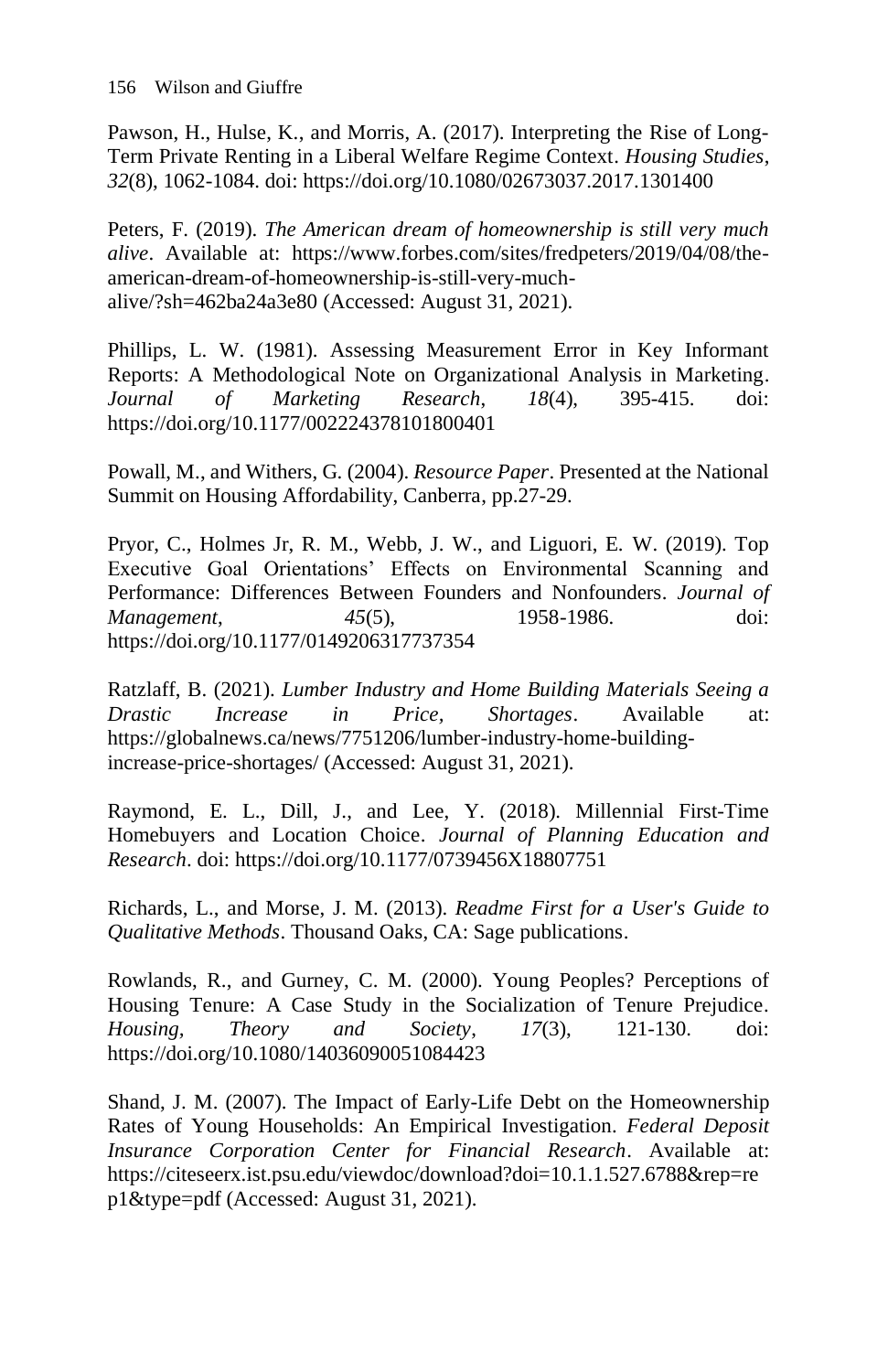Shoham, A., Rose, G. M., and Kropp, F. (2005). Market orientation and performance: a meta‐analysis. *Marketing Intelligence & Planning, 23*(5), 435- 454. doi: https://doi.org/10.1108/02634500510612627

Slater, S.F., and Narver, J.C. (2000). The Positive Effect of a Market Orientation on Business Profitability: A Balanced Replication. *Journal of Business Research*, *48*(1), 69-73. doi: https://doi.org/10.1016/S0148- 2963(98)00077-0

Slater, S. F., Hult, G. T. M., and Olson, E. M. (2007). On the Importance of Matching Strategic Behavior and Target Market Selection to Business Strategy in High-Tech Markets. *Journal of the Academy of Marketing Science*, *35*(1), 5- 17. doi: https://doi.org/10.1007/s11747-006-0002-4

Statistics Canada. (2015). *The Probability of an Individual Having Adequate Wealth to Purchase a Home, 1999 and 2005*. Available at: https://www150.statcan.gc.ca/n1/pub/11f0027m/2013083/t004-eng.htm (Accessed: August 31, 2021).

Statistics Canada. (2019a). *Canada at a Glance 2020: Housing*. Available at: https://www150.statcan.gc.ca/n1/pub/12-581-x/2020001/h-l-eng.htm (Accessed: August 31, 2021).

Statistics Canada. (2019b). *Homeownership, Mortgage Debt and Types of Mortgage among Canadian Families*. Available at: https://www150.statcan.gc.ca/n1/pub/75-006-x/2019001/article/00012 eng.htm (Accessed: August 31, 2021).

Stilwell, V. (2015). *The kids are alright as U.S. job, wage gains reach millennials*. Available at: https://www.bloomberg.com/news/articles/2015-02- 20/the-kids-are-alright-as-u-s-job-wage-gains-reach-millennials (Accessed: August 31, 2021).

Stone, W., Burke, T., Hulse, K., and Ralston, L. (2013). Long-Term Private Rental in a Changing Australian Private Rental Sector*.* Australian Housing and Urban Research Institute AHURI Final Report No. 209.

Strauss, W., and Howe, N. (1991). *Generations: The History of America's Future, 1584 to 2069*. New York: Quill.

Susilawati, C., and Armitage, L. (2010). Affordable Housing Solutions: Affordable Housing Providers' Perspective. *Pacific Rim Property Research Journal*, *16*(3), 273-290. doi: https://doi.org/10.1080/14445921.2010.11104305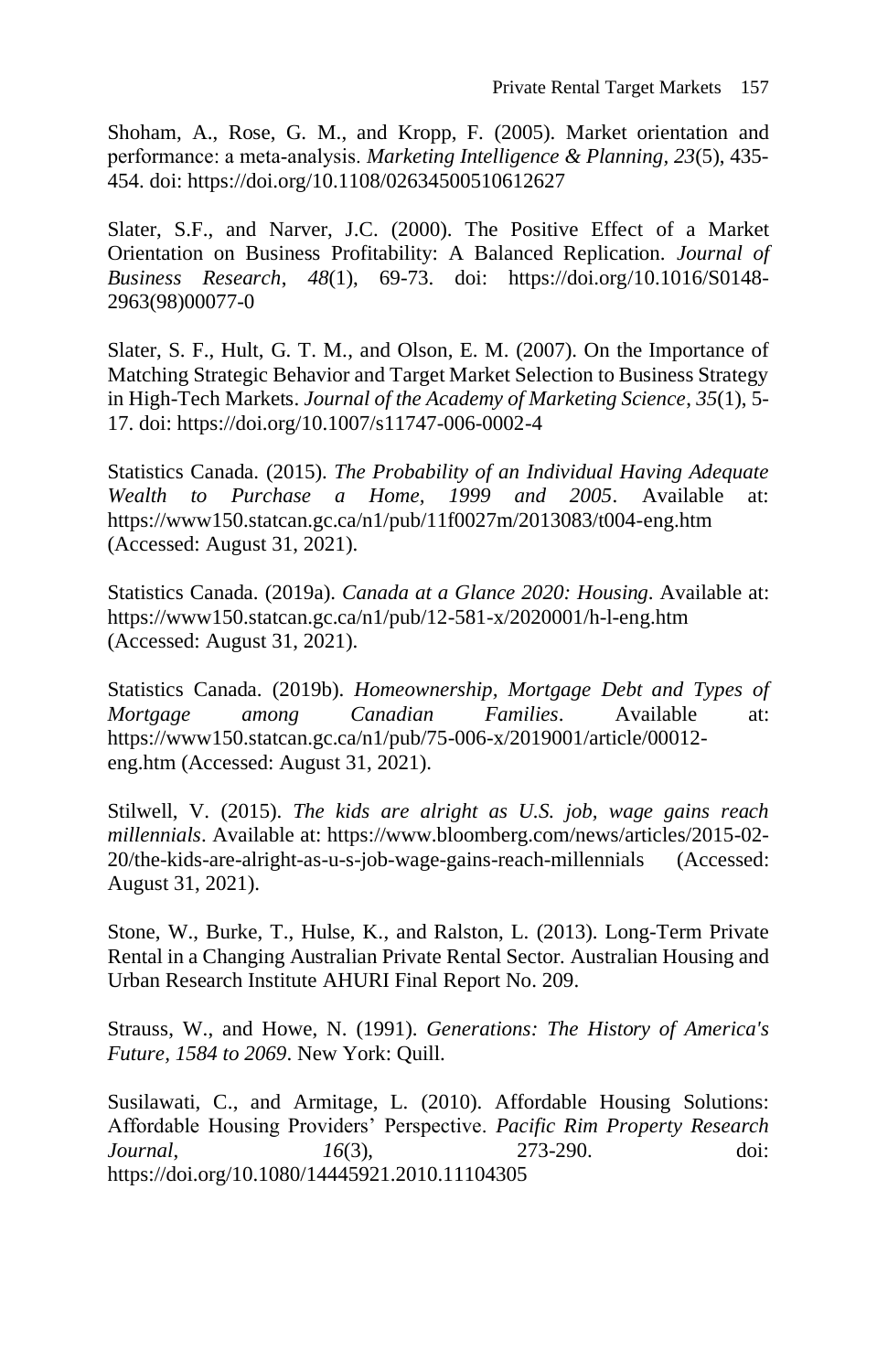Turner, P. R., Tinsley, K. L., Cude, B. J., and Sweaney, A. L. (2007). An Analysis of Workforce Housing in Rural Georgia. *Consumer Interests Annual*, *53*, 150-154. Available at: https://www.consumerinterests.org/assets/docs/CIA/CIA2007/turner\_ananaly sisofworkforcehousinginruralgeorgia.pdf (Accessed: August 31, 2021).

U.S. Census Bureau. (2021). Quarterly Residential Vacancies and Homeownership, Third Quarter 2021. Available at: https://www.census.gov/housing/hvs/files/qtr321/q321press.pdf (Accessed: August 31, 2021).

U.S. Department of Commerce. (2021). Quarterly Residential Vacancies and Homeownership, Second Quarter 2021. Available at: https://www.census.gov/housing/hvs/files/qtr221/Q221press.pdf (Accessed: August 31, 2021).

Wilson, G.A., Perepelkin, J., Di Zhang, D., and Vachon, M.A. (2014). Market Orientation, Alliance Orientation, and Business Performance in the Biotechnology Industry. *Journal of Commercial Biotechnology*, *20*(2), 32-40. doi: https://doi.org/10.5912/jcb645

Wulff, M. (1997). Private Renter Households: Who Are the Long-term Renters?. *Urban Policy and Research*, *15*(3), 203-210. doi: https://doi.org/10.1080/08111149708551353

Wulff, M.N., and Maher, C. (1998). Long-term Renters in the Australian Housing Market. *Housing Studies*, *13*(1), 83-98. doi: https://doi.org/10.1080/02673039883506

Xu, Y., Johnson, C., Bartholomae, S., O'Neill, B., and Gutter, M. S. (2015). Homeownership among Millennials: The Deferred American Dream? *Family and Consumer Sciences Research Journal*, *44*(2), 201-212. doi: https://doi.org/10.1111/fcsr.12136

Yates, J. (1996). Towards a Reassessment of the Private Rental Market. *Housing Studies*, *11*(1), 35-50. doi: https://doi.org/10.1080/02673039608720844

Yates, J., and Berry, M. (2011). Housing and Mortgage Markets in Turbulent Times: Is Australia Different? *Housing Studies*, *26*(7-8), 1133-1156. doi: https://doi.org/10.1080/02673037.2011.609328